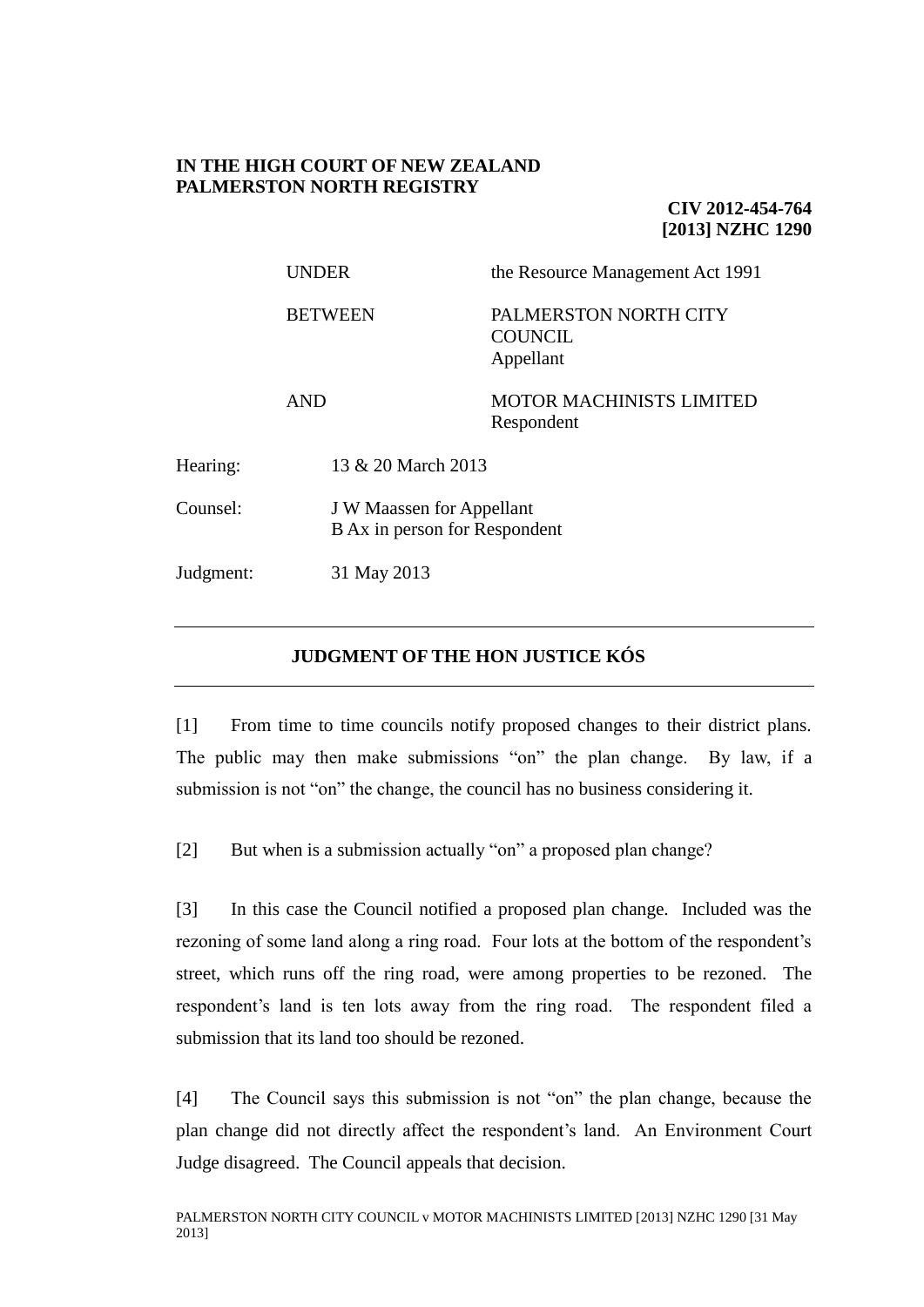## **Background**

[5] Northwest of the central square in the city of Palmerston North is an area of land of mixed usage. Much is commercial, including pockets of what the public at least would call light industrial use. The further from the Square one travels, the greater the proportion of residential use.

[6] Running west-east, and parallel like the runners of a ladder, are two major streets: Walding and Featherston Streets. Walding Street is part of a ring road around the Square.<sup>1</sup> Then, running at right angles between Walding and Featherston Streets, like the rungs of that ladder, are three other relevant streets:

- (a) *Taonui Street:* the most easterly of the three. It is wholly commercial in nature. I do not think there is a house to be seen on it.
- (b) *Campbell Street:* the most westerly. It is almost wholly residential. There is some commercial and small shop activity at the ends of the street where it joins Walding and Featherston Streets. It is a pleasant leafy street with old villas, a park and angled traffic islands, called "traffic calmers", to slow motorists down.
- (c) *Lombard Street:* the rung of the ladder between Taonui and Campbell Streets, and the street with which we are most concerned in this appeal. Messrs Maassen and Ax both asked me to detour, and to drive down Lombard Street on my way back to Wellington. I did so. It has a real mixture of uses. Mr Ax suggested that 40 per cent of the street, despite its largely residential zoning, is industrial or light industrial. That is not my impression. Residential use appeared to me considerably greater than 60 per cent. Many of the houses are in a poor state of repair. There are a number of commercial premises dotted about within it. Not just at the ends of the street, as in Campbell Street.

 $\overline{1}$ <sup>1</sup> Between one and three blocks distant from it. The ring road comprises Walding, Grey, Princess, Ferguson, Pitt and Bourke Streets. See the plan excerpt at [11].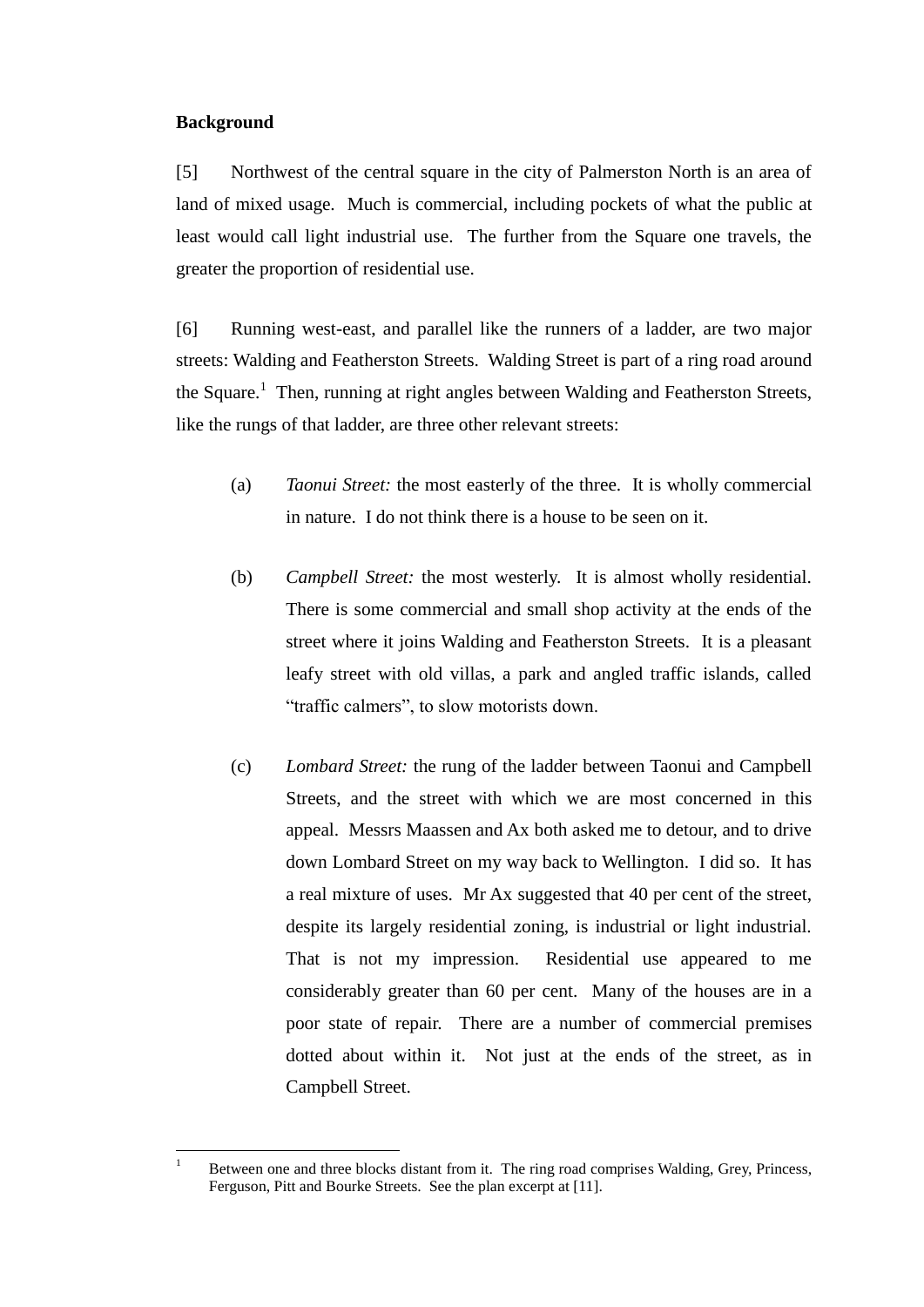#### *MML's site*

[7] The respondent (MML) owns a parcel of land of some  $3,326 \text{ m}^2$ . It has street frontages to both Lombard Street and Taonui Street. It is contained in a single title, incorporating five separate allotments. Three are on Taonui Street. Those three lots, like all of Taonui Street, are in the outer business zone (OBZ). They have had that zoning for some years.

[8] The two lots on Lombard Street, numbers 37 and 39 Lombard Street, are presently zoned in the residential zone. Prior to 1991, that land was in the mixed use zone. In 1991 it was rezoned residential as part of a scheme variation. MML did not make submissions on that variation. A new proposed district plan was released for public comment in May 1995. It continued to show most or all of Lombard Street as in the residential zone, including numbers 37 and 39. No submissions were made by MML on that plan either.

[9] MML operates the five lots as a single site. It uses it for mechanical repairs and the supply of automotive parts. The main entry to the business is on Taonui Street. The Taonui Street factory building stretches back into the Lombard Street lots. The remainder of the Lombard Street lots are occupied by two old houses. The Lombard Street lots are ten lots away from the Walding Street ring road frontage.

#### *Plan change*

[10] PPC1 was notified on 23 December 2010. It is an extensive review of the inner business zone (IBZ) and OBZ provisions of the District Plan. It proposes substantial changes to the way in which the two business zones manage the distribution, scale and form of activities. PPC1 provides for a less concentrated form of development in the OBZ, but does not materially alter the objectives and policies applying to that zone. It also proposes to rezone 7.63 hectares of currently residentially zoned land to OBZ. Most of this land is along the ring road.

[11] Shown below is part of the Council's decision document on PPC1, showing some of the areas rezoned in the area adjacent to Lombard Street.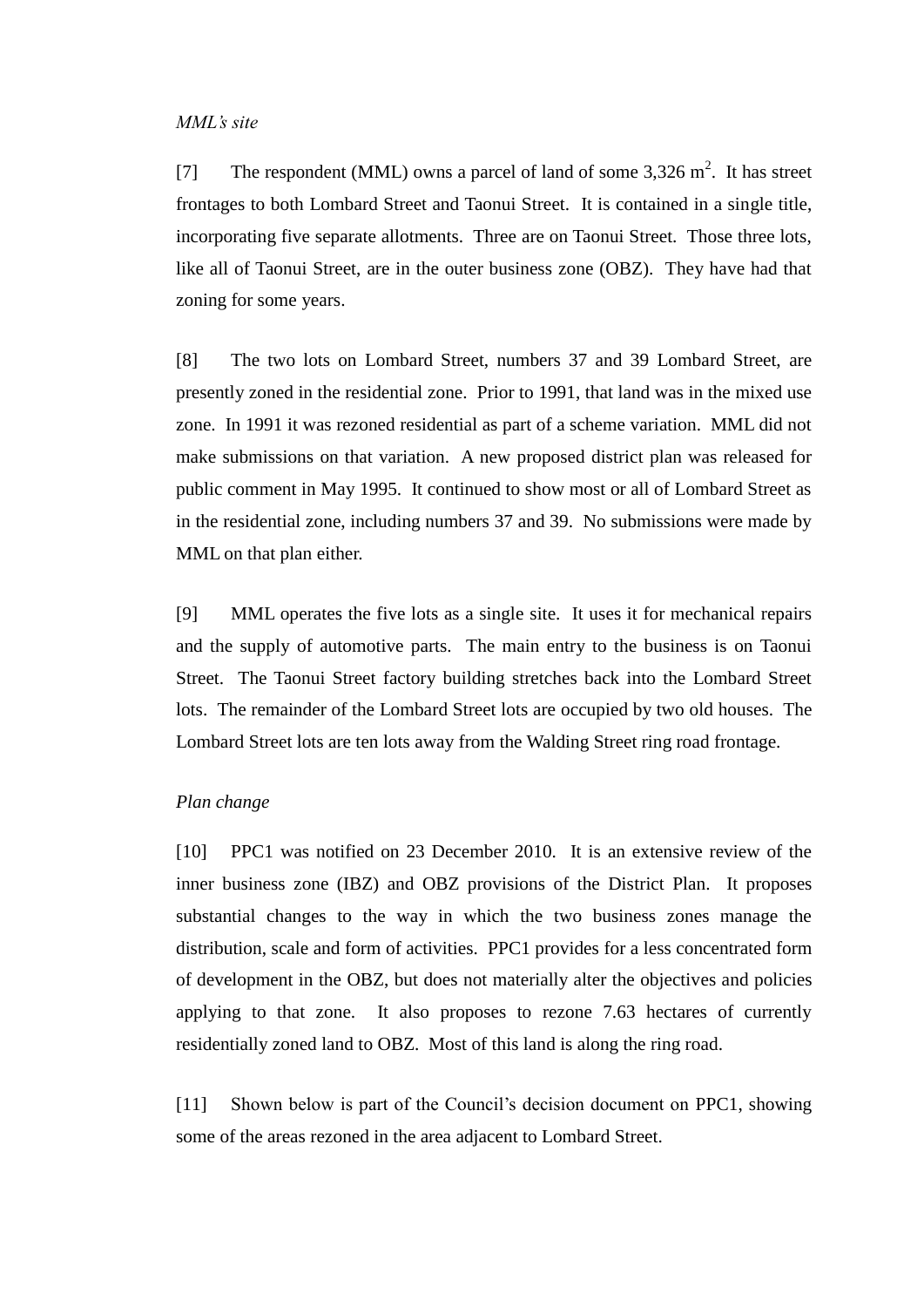

[12] As will be apparent<sup>2</sup> the most substantial changes in the vicinity of Lombard Street are the rezoning of land along Walding Street (part of the ring road) from IBZ to OBZ. But at the bottom of Lombard Street, adjacent to Walding Street, four lots are rezoned from residential to OBZ. That change reflects long standing existing use of those four lots. They form part of an enterprise called Stewart Electrical Limited. Part is a large showroom. The balance is its car park.

## *MML's submission*

[13] On 14 February 2011 MML filed a submission on PPC1. The thrust of the submission was that the two Lombard Street lots should be zoned OBZ as part of PPC1.

[14] The submission referred to the history of the change from mixed use to residential zoning for the Lombard Street lots. It noted that the current zoning did

 $\frac{1}{2}$ In the plan excerpt above, salmon pink is OBZ; buff is residential; single hatching is proposed transition from IBZ to OBZ; double hatching is proposed transition from residential to OBZ.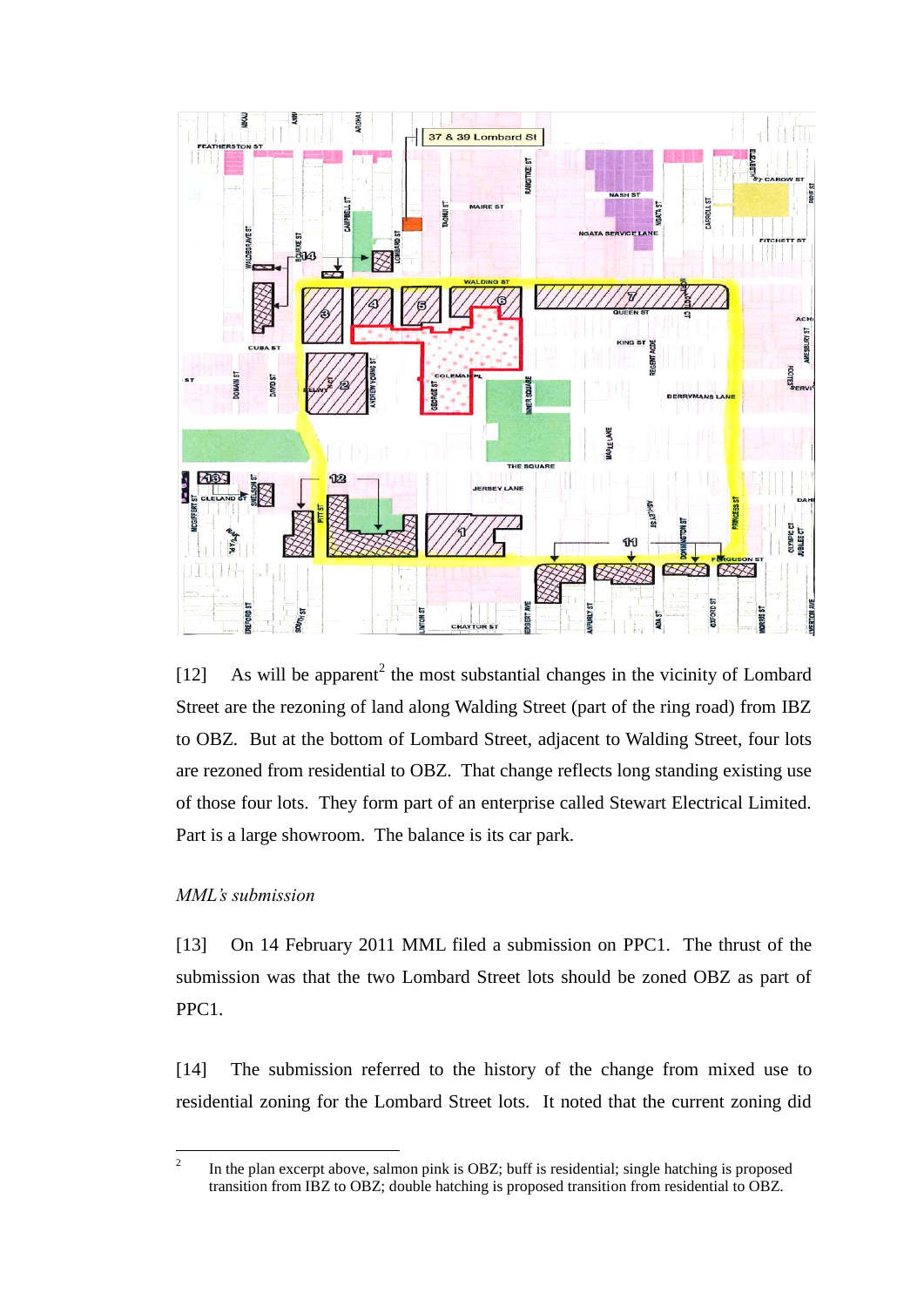not reflect existing use of the law, and submitted that the entire site should be rezoned to OBZ "to reflect the dominant use of the site". It was said that the requested rezoning "will allow for greater certainty for expansion of the existing use of the site, and will further protect the exiting commercial use of the site". The submission noted that there were "other remnant industrial and commercial uses in Lombard Street" and that the zoning change will be in keeping with what already occurs on the site and on other sites within the vicinity.

[15] No detailed environmental evaluation of the implications of the change for other properties in the vicinity was provided with the submission.

### *Council's decision*

[16] There were meetings between the Council and MML in April 2011. A number of alternative proposals were considered. Some came from MML, and some from the Council. The Council was prepared to contemplate the back half of the Lombard Street properties (where the factory building is) eventually being rezoned OBZ. But its primary position was there was no jurisdiction to rezone any part of the two Lombard Street properties to OBZ under PPC1.

[17] Ultimately commissioners made a decision rejecting MML's submission. MML then appealed to the Environment Court.

#### **Decision appealed from**

[18] A decision on the appeal was given by the Environment Court Judge sitting alone, under s 279 of the Resource Management Act 1991 (Act). Having set out the background, the Judge described the issue as follows:

The issue before the Court is whether the submission ... was on [PPC1], when [PPC1] itself did not propose any change to the zoning of the residential land.

[19] The issue arises in that way because the right to make a submission on a plan change is conferred by Schedule 1, clause  $6(1)$ : persons described in the clause "may make a submission on it". If the submission is not "on" the plan change, the council has no jurisdiction to consider it.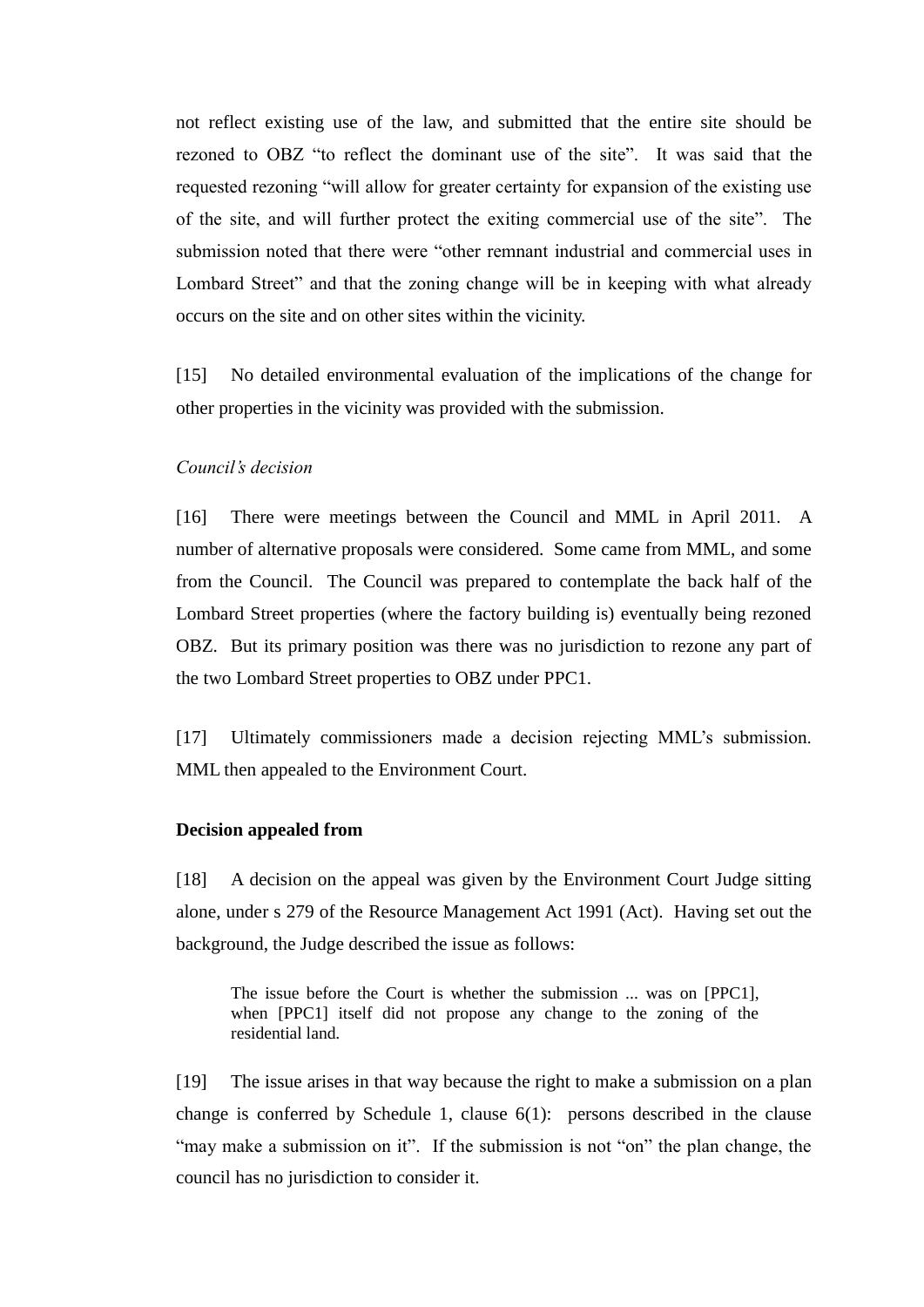[20] The Judge set out the leading authority, the High Court decision of William Young J in *Clearwater Resort Ltd v Christchurch City Council.*<sup>3</sup> He also had regard to what might be termed a gloss placed on that decision by the Environment Court in *Natural Best New Zealand Ltd v Queenstown Lakes District Council.* $^4$  *As a result of* these decisions the Judge considered he had to address two matters:

- (a) the extent to which MML's submission addressed the subject matter of PPC1; and
- (b) issues of procedural fairness.

[21] As to the first of those, the Judge noted that PPC1 was "quite wide in scope". The areas to be rezoned were "spread over a comparatively wide area". The land being rezoned was "either contiguous with, or in close proximity to, [OBZ] land". The Council had said that PPC1 was in part directed at the question of what residential pockets either (1) adjacent to the OBZ, or (2) by virtue of existing use, or (3) as a result of changes to the transportation network, warranted rezoning to OBZ.

[22] On that basis, the Judge noted, the Lombard Street lots met two of those conditions: adjacency and existing use. The Judge considered that a submission seeking the addition of  $1619m<sup>2</sup>$  to the 7.63 hectares proposed to be rezoned was not out of scale with the plan change proposal and would not make PPC1 "something distinctly different" to what it was intended to be. It followed that those considerations, in combination with adjacency and existing use, meant that the MML submission "must be *on* the plan change".

[23] The Judge then turned to the question of procedural fairness. The Judge noted that the process contained in schedule 1 for notification of submissions on plan changes is considerably restricted in extent. A submitter was not required to serve a copy of the submission on persons who might be affected. Instead it simply lodged a copy with the local authority. Nor did clause 7 of Schedule 1 require the local authority to notify persons who might be affected by submissions. Instead just a

 $\overline{a}$ 

<sup>3</sup> *Clearwater Resort Ltd v Christchurch City Council* HC Christchurch AP34/02, 14 March 2003.

<sup>4</sup> *Naturally Best New Zealand Ltd v Queenstown Lakes District Council* EnvC Christchurch C49/2004, 23 April 2004.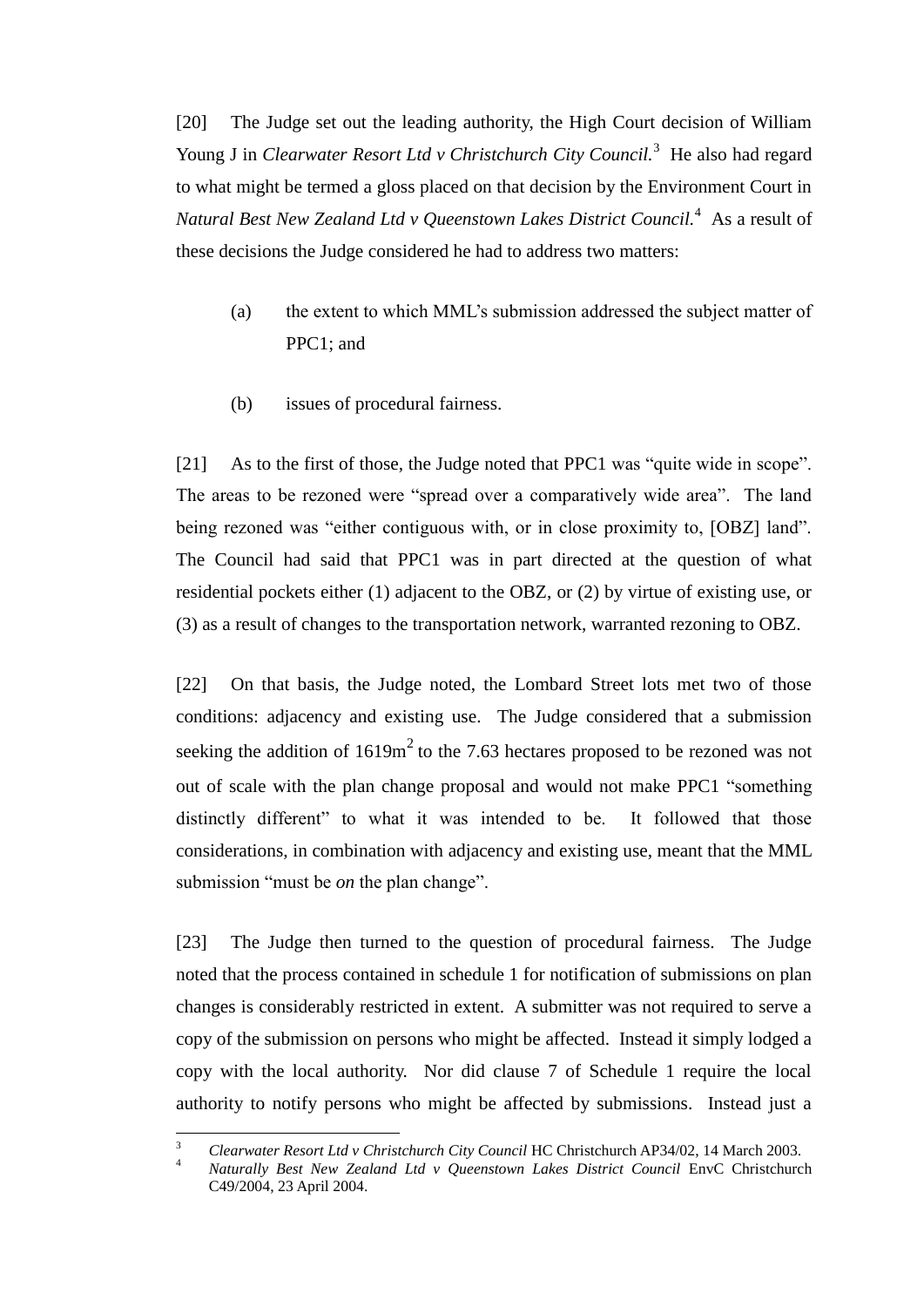public notice had to be given advising the availability of a summary of submissions, the place where that summary could be inspected, and the requirement that within 10 working days after public notice, certain persons might make further submissions. As the Judge then noted:

Accordingly, unless people take particular interest in the public notices contained in the newspapers, there is a real possibility they may not be aware of plan changes or of submissions on those plan changes which potentially affect them.

[24] The Judge noted that it was against that background that William Young J made the observations he did in the *Clearwater* decision. Because there is limited scope for public participation, "it is necessary to adopt a cautious approach in determining whether or not a submission is on a plan change". William Young J had used the expression "coming out of left field" in *Clearwater*. The Judge below in this case saw that as indicating a submission seeking a remedy or change:

... which is not readily foreseeable, is unusual in character or potentially leads to the plan change being something different than what was intended.

[25] But the Judge did not consider that the relief sought by MML in this case could be regarded as falling within any of those descriptions. Rather, the Judge found it "entirely predictable" that MML might seek relief of the sort identified in its submission. The Judge considered that Schedule 1 "requires a proactive approach on the part of those persons who might be affected by submissions to a plan change". They must make inquiry "on their own account" once public notice is given. There was no procedural unfairness in considering MML's submission.

[26] The Judge therefore found that MML had filed a submission that was "on" PPC1. Accordingly there was a valid appeal before the Court.

[27] From that conclusion the Council appeals.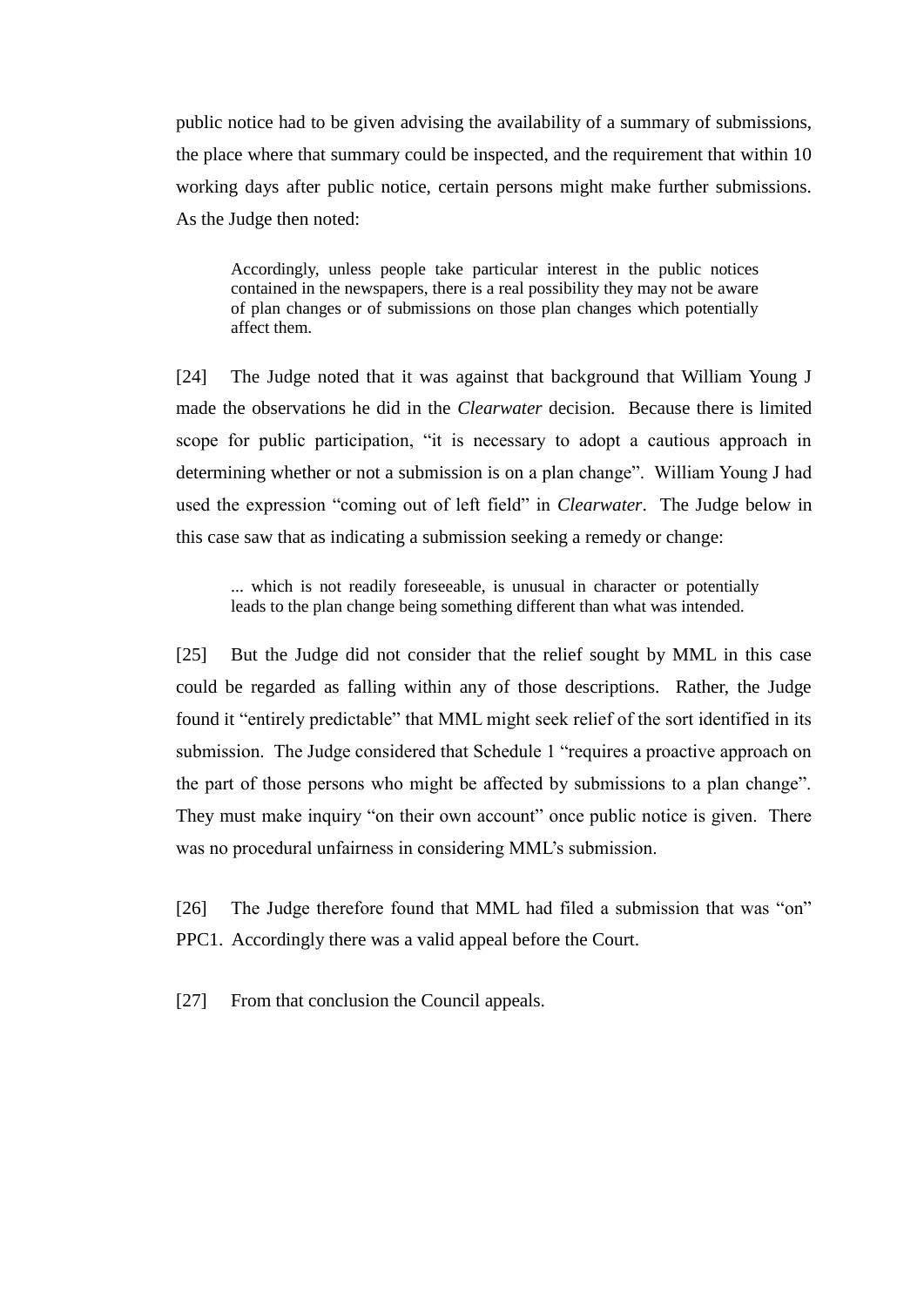#### **Appeal**

#### *The Council's argument*

[28] The Council's essential argument is that the Judge failed to consider that PPC1 did not change any provisions of the District Plan *as it applied to the site* (or indeed any surrounding land) at all, thereby leaving the status quo unchanged. That is said to be a pre-eminent, if not decisive, consideration. The subject matter of the plan change was to be found within the four corners of the plan change and the plan provisions it changes, including objectives, policies, rules and methods such as zoning. The Council did not, under the plan change, change any plan provisions relating to MML's property. The land (representing a natural resource) was therefore not a resource that could sensibly be described as part of the subject matter of the plan change. MML's submission was not "on" PPC1, because PPC1 did not alter the status quo in the plan as it applied to the site. That is said to be the only legitimate result applying the High Court decision in *Clearwater.* 

[29] The decision appealed from was said also by the Council to inadequately assess the potential prejudice to other landowners and affected persons. For the Council, Mr Maassen submitted that it was inconceivable, given that public participation and procedural fairness are essential dimensions of environmental justice and the Act, that land not the subject of the plan change could be rezoned to facilitate an entirely different land use by submission using Form 5. Moreover, the Judge appeared to assume that an affected person (such as a neighbour) could make a further submission under Schedule 1, clause 8, responding to MML's submission. But that was not correct.

#### *MML's argument*

[30] In response, Mr Ax (who appeared in person, and is an engineer rather than a lawyer) argued that I should adopt the reasoning of the Environment Court Judge. He submitted that the policy behind PPC1 and its purpose were both relevant, and the question was one of scale and degree. Mr Ax submitted that extending the OBZ to incorporate MML's property would be in keeping with the intention of PPC1 and the assessment of whether existing residential land would be better incorporated in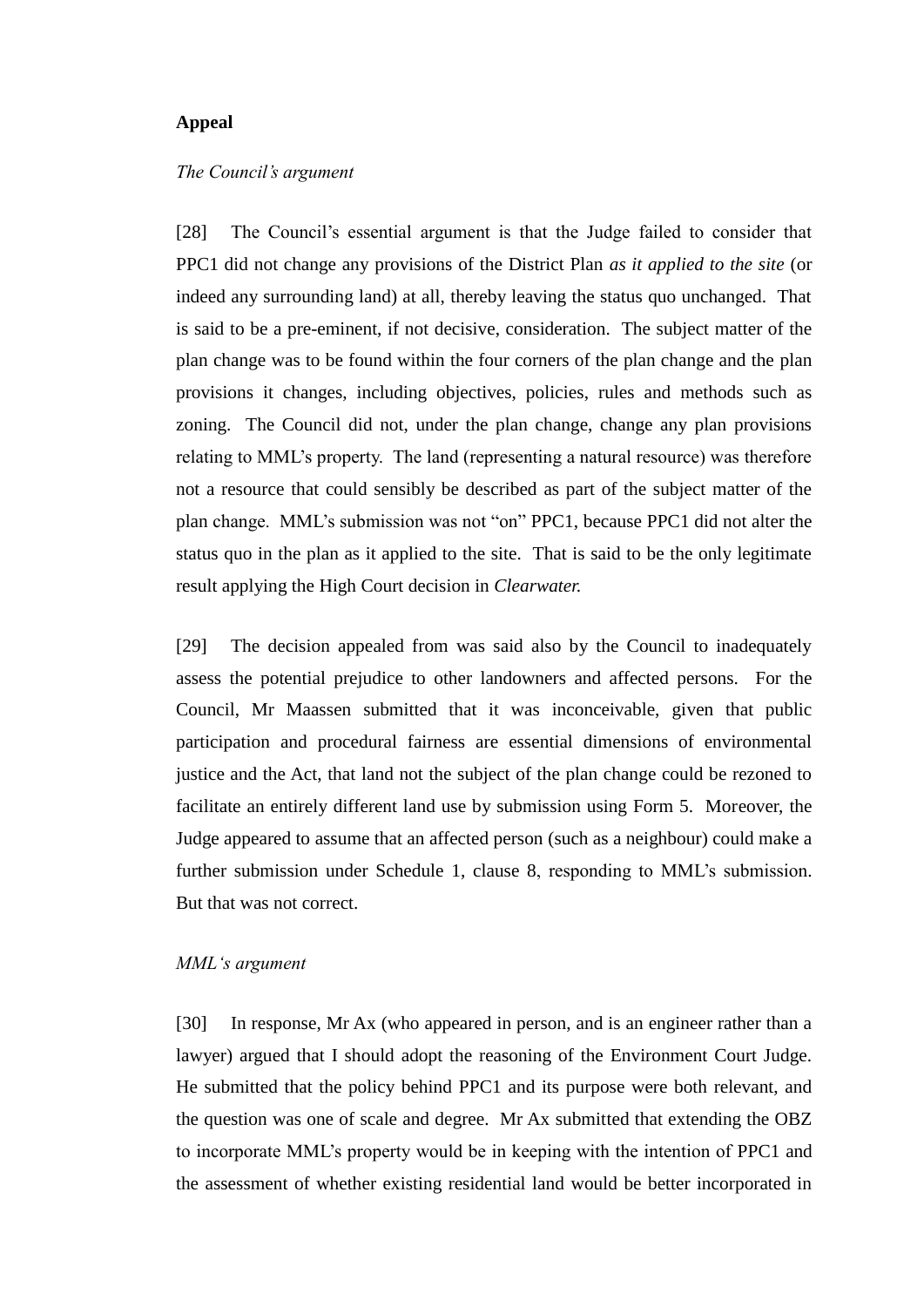that OBZ. His property was said to warrant consideration having regard to its proximity to the existing OBZ, and the existing use of a large portion of the Lombard Street lots. Given the character and use of the properties adjacent to MML's land on Lombard Street (old houses used as rental properties, a plumber's warehouse and an industrial site across the road used by an electronic company) and the rest of Lombard Street being a mixture of industrial and low quality residential use, there was limited prejudice and the submission could not be seen as "coming out of left field". As Mr Ax put it:

Given the nature of the surrounding land uses I would have ... been surprised if there were parties that were either (a) caught unawares or (b) upset at what I see as a natural extension of the existing use of my property.

#### **Statutory framework**

[31] Plan changes are amendments to a district plan. Changes to district plans are governed by s 73 of the Act. Changes must, by s 73(1A), be effected in accordance with Schedule 1.

[32] Section 74 sets out the matters to be considered by a territorial authority in the preparation of any district plan change. Section 74(1) provides:

A territorial authority shall prepare and change its district plan in accordance with its functions under section 31, the provisions of Part 2, a direction given under section 25A(2), its duty under section 32, and any regulations.

[33] Seven critical components in the plan change process now deserve attention.

[34] First, there is the s 32 report referred to indirectly in s 74(1). To the extent changes to rules or methods in a plan are proposed, that report must evaluate comparative efficiency and effectiveness, and whether what is proposed is the most appropriate option.<sup>5</sup> The evaluation must take into account the benefits and costs of available options, and the risk of acting or not acting if there is uncertain or insufficient information about the subject matter. 6 This introduces a precautionary

<sup>5</sup> <sup>5</sup> Resource Management Act 1991, s 32(3)(b). All statutory references are to the Act unless stated otherwise. 6

Section 32(4).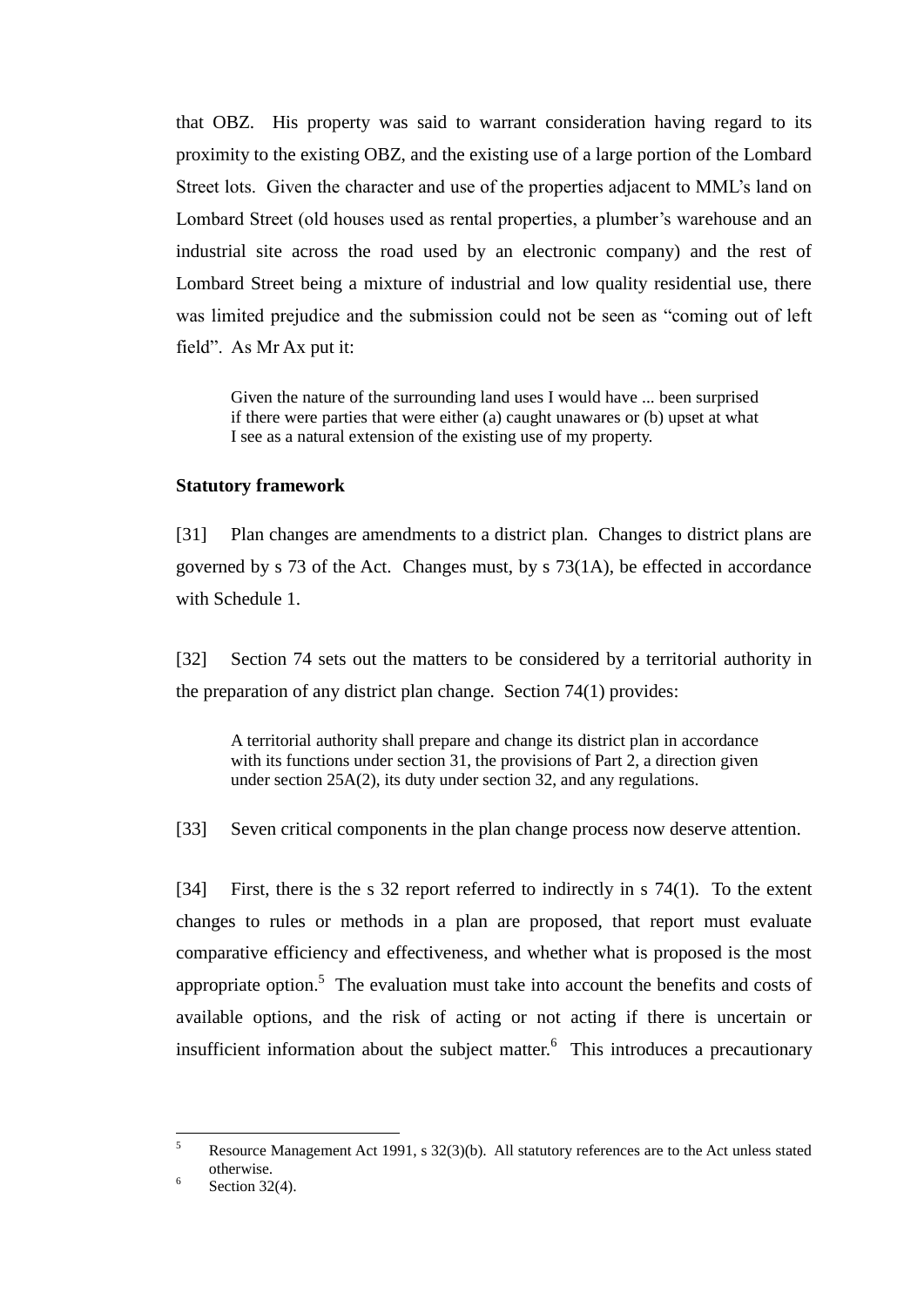approach to the analysis. The s 32 report must then be available for public inspection at the same time as the proposed plan change is publicly notified.<sup>7</sup>

[35] Secondly, there is the consultation required by Schedule 1, clause 3. Consultation with affected landowners is not required, but it is permitted.<sup>8</sup>

[36] Thirdly, there is notification of the plan change. Here the council must comply with Schedule 1, clause 5. Clause 5(1A) provides:

A territorial authority shall, not earlier than 60 working days before public notification or later than 10 working days after public notification was planned, either –

- (a) send a copy of the public notice, and such further information as a territorial authority thinks fit relating to the proposed plan, to every ratepayer for the area where that person, in the territorial authority's opinion, is likely to be directly affected by the proposed plan; or
- (b) include the public notice, and such further information as the territorial authority thinks fit relating to the proposed plan, and any publication or circular which is issued or sent to all residential properties and Post Office box addresses located in the affected area – and shall send a copy of the public notice to any other person who in the territorial authority's opinion, is directed affected by the plan.

Clause 5 is intended to provide assurance that a person is notified of any change to a district plan zoning on land adjacent to them. Typically territorial authorities bring such a significant change directly to the attention of the adjoining land owner. The reference to notification to persons "directly affected" should be noted.

[37] Fourthly, there is the right of submission. That is found in Schedule 1, clause 6. Any person, whether or not notified, may submit. That is subject to an exception in the case of trade competitors, a response to difficulties in days gone by with new service station and supermarket developments. But even trade competitors may submit if, again, "directly affected". At least 20 working days after public notification is given for submission. $\degree$  Clause 6 provides:

 $\overline{a}$ 

<sup>7</sup> Section 32(6).

<sup>8</sup> Schedule 1, clause 3(2).

<sup>9</sup> Schedule 1, clause 5(3)(b).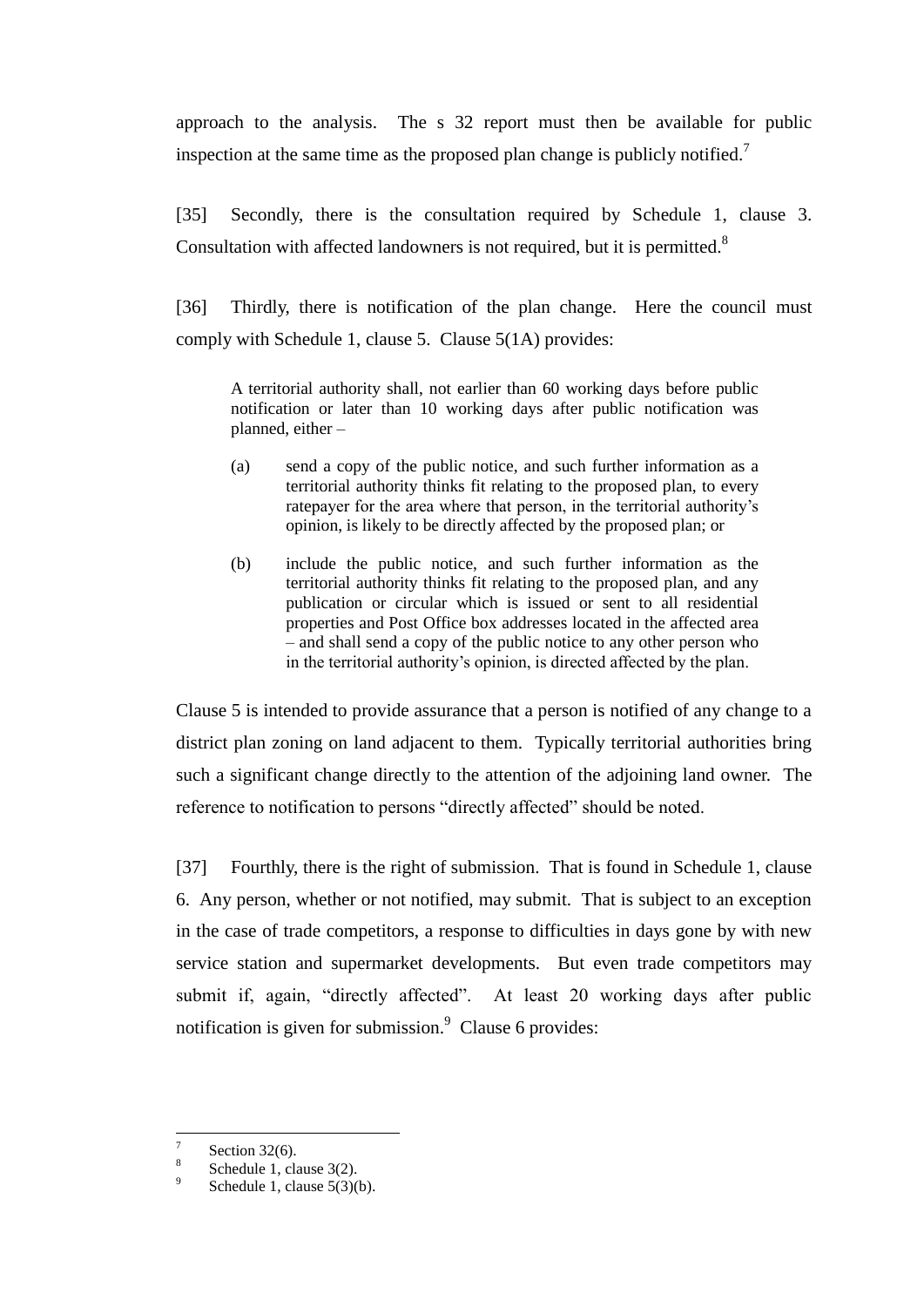#### **Making of submissions**

- (1) Once a proposed policy statement or plan is publicly notified under clause 5, the persons described in subclauses (2) to (4) may make a submission on it to the relevant local authority.
- (2) The local authority in its own area may make a submission.
- (3) Any other person may make a submission but, if the person could gain an advantage in trade competition through the submission, the person's right to make a submission is limited by subclause (4).
- (4) A person who could gain an advantage in trade competition through the submission may make a submission only if directly affected by an effect of the proposed policy statement or plan that –
	- (a) adversely affects the environment; and
	- (b) does not relate to trade competition or the effects of trade competition.
- (5) A submission must be in the prescribed form.

[38] The expression "proposed plan" includes a proposed plan change.<sup>10</sup> The "prescribed form" is Form 5. Significantly, and so far as relevant, it requires the submitter to complete the following details:

The specific provisions of the proposal that my submission relates to are:

[*give details*].

My submission is:

[*include* –

- *whether you support or oppose the specific provisions or wish to have them amended; and*
- *reasons for your views*]*.*

I seek the following decision from the local authority:

[*give precise details*].

I wish (*or* do not wish) to be heard in support of my submission.

It will be seen from that that the focus of submission must be on "specific provisions of the proposal". The form says that. Twice.

[39] Fifthly, there is notification of a summary of submissions. This is in far narrower terms – as to scope, content and timing – than notification of the original plan change itself. Importantly, there is no requirement that the territorial authority

 $10$ Section  $43AAC(1)(a)$ .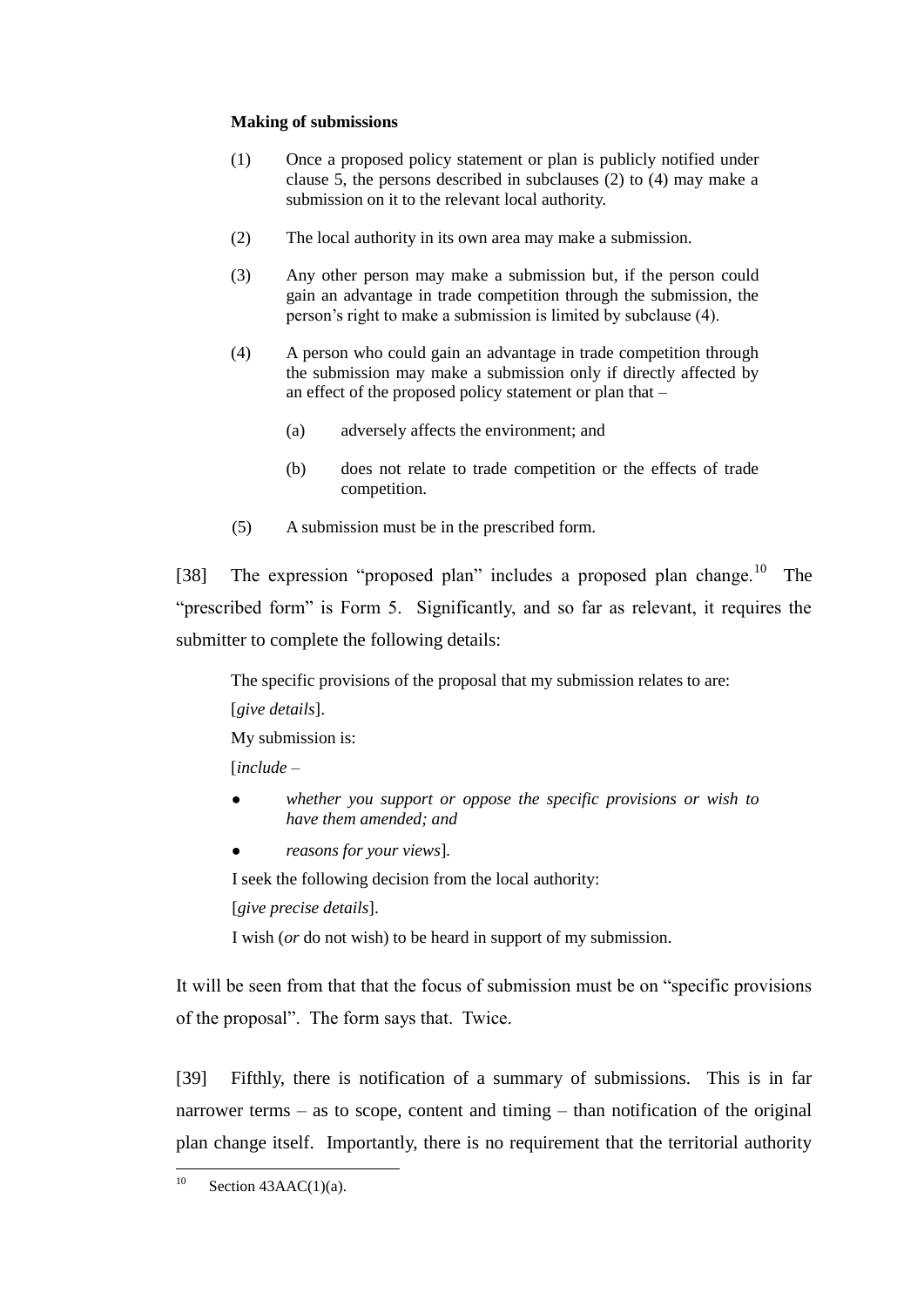notify individual landowners directly affected by a change sought in a submission. Clause 7 provides:

#### **Public notice of submissions**

- (1) A local authority must give public notice of
	- (a) the availability of a summary of decisions requested by persons making submissions on a proposed policy statement or plan; and
	- (b) where the summary of decisions and the submissions can be inspected; and
	- (c) the fact that no later than 10 working days after the day on which this public notice is given, the persons described in clause 8(1) may make a further submission on the proposed policy statement or plan; and
	- (d) the date of the last day for making further submissions (as calculated under paragraph (c)); and
	- (e) the limitations on the content and form of a further submission.
- (2) The local authority must serve a copy of the public notice on all persons who made submissions.

[40] Sixthly, there is a limited right (in clause 8) to make further submissions. Clause 8 was amended in 2009 and now reads:

#### **Certain persons may make further submissions**

- (1) The following persons may make a further submission, in the prescribed form, on a proposed policy statement or plan to the relevant local authority:
	- (a) any person representing a relevant aspect of the public interest; and
	- (b) any person that has an interest in the proposed policy statement or plan greater than the interest that the general public has; and
	- (c) the local authority itself.
- (2) A further submission must be limited to a matter in support of or in opposition to the relevant submission made under clause 6.

[41] Before 2009 any person could make a further submission, although only in support of or opposition to existing submissions. After 2009 standing to make a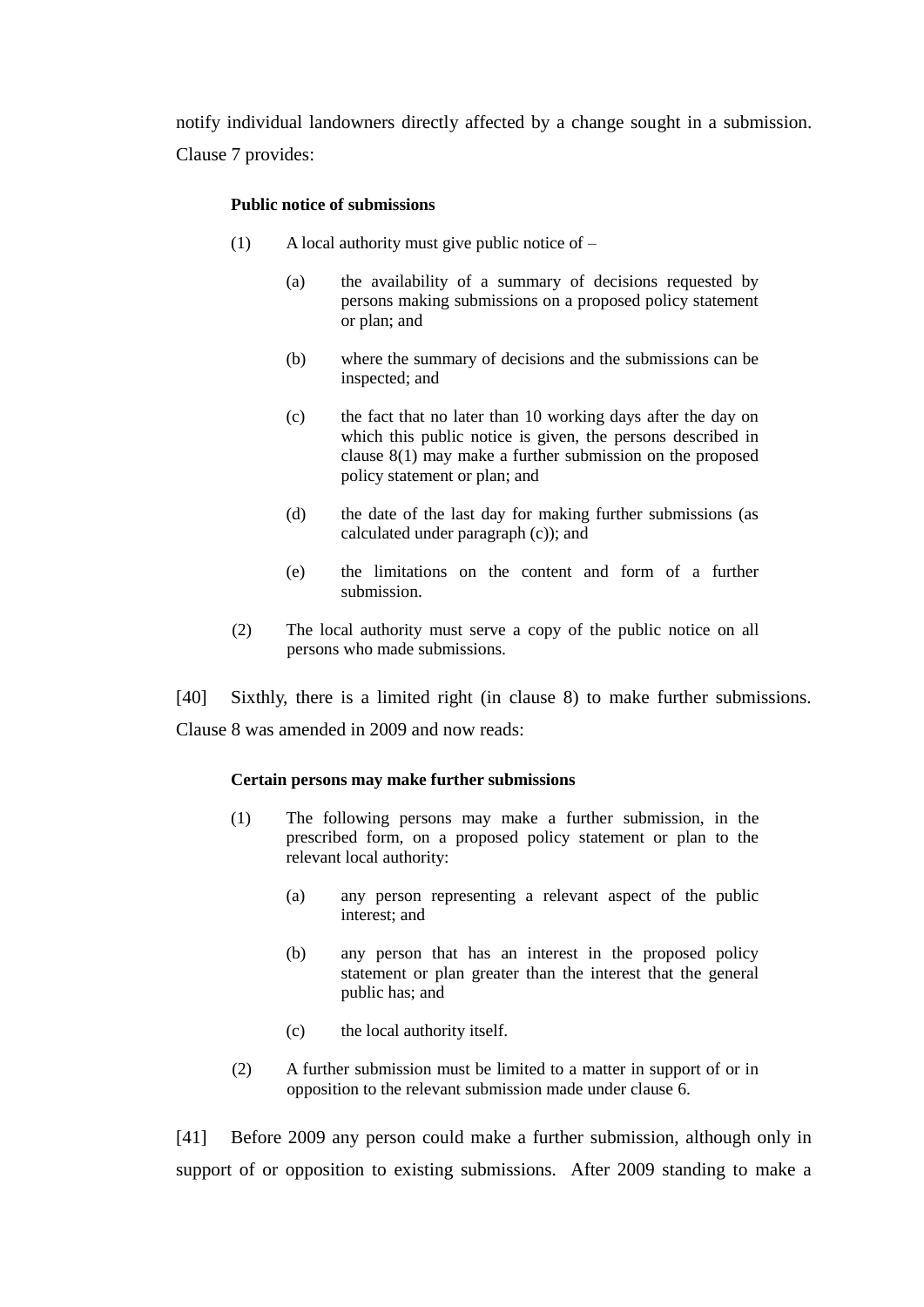further submission was restricted in the way we see above. The Resource Management (Simplifying and Streamlining) Amendment Bill 2009 sought to restrict the scope for further submission, in part due to the number of such submissions routinely lodged, and the tendency for them to duplicate original submissions.

[42] In this case the Judge contemplated that persons affected by a submission proposing a significant rezoning not provided for in the notified proposed plan change might have an effective opportunity to respond.<sup>11</sup> It is not altogether clear that that is so. An affected neighbour would not fall within clause  $8(1)(a)$ . For a person to fall within the qualifying class in clause  $8(1)(b)$ , an interest "in the proposed policy statement or plan" (including the plan change) greater than that of the general public is required. Mr Maassen submitted that a neighbour affected by an additional zoning change proposed in a submission rather than the plan change itself would not have such an interest. His or her concern might be elevated by the radical subject matter of the submission, but that is not what clause  $8(1)(b)$  provides for. On the face of the provision, that might be so. But I agree here with the Judge below that that was not Parliament's intention. That is clear from the select committee report proposing the amended wording which now forms clause 8. It is worth setting out the relevant part of that report in full:

Clause 148(8) would replace this process by allowing councils discretion to seek the views of potentially affected parties.

Many submitters opposed the proposal on the grounds that it would breach the principle of natural justice. They argued that people have a right to respond to points raised in submissions when they relate to their land or may have implications for them. They also regard the further submission process as important for raising new issues arising from submissions, and providing an opportunity to participate in any subsequent hearing or appeal proceedings. We noted a common concern that submitters could request changes that were subsequently incorporated into the final plan provisions without being subject to a further submissions process, and that such changes could significantly affect people without providing them an opportunity to respond.

Some submitters were concerned that the onus would now lie with council staff to identify potentially affected parties. Some local government submitters were also concerned that the discretionary process might incur a risk of liability and expose councils to more litigation. A number of organisations and iwi expressed concern that groups with limited resources

 $11$ See at [25] above.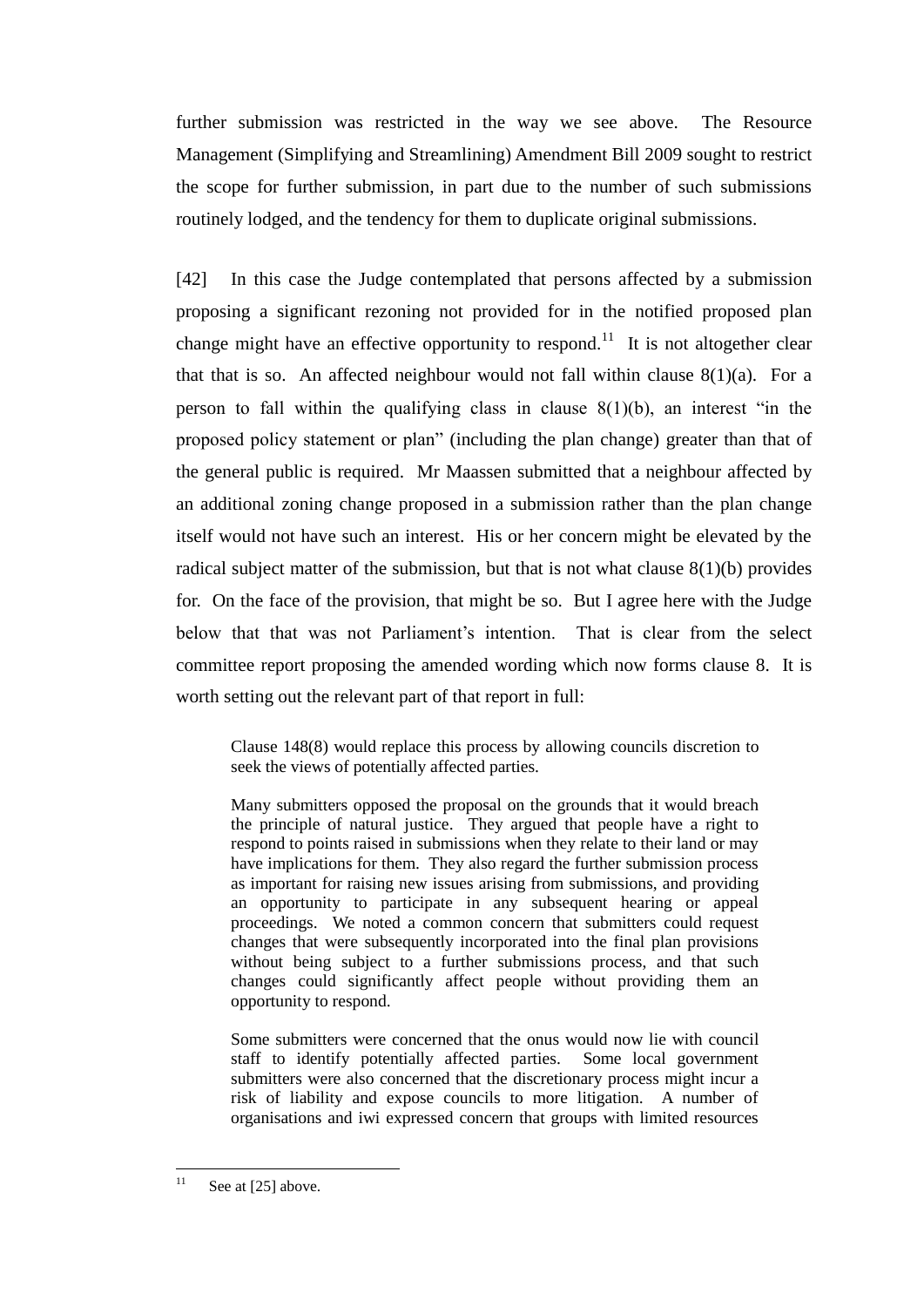would be excluded from participation if they missed the first round of submissions.

We consider that the issues of natural justice and fairness to parties who might be adversely affected by proposed plan provisions, together with the potential increase in local authorities' workloads as a result of these provisions, warrant the development of an alternative to the current proposal.

We recommend amending clause 148(8) to require local authorities to prepare, and advertise the availability of, a summary of outcomes sought by submitters, and to allow anyone with an interest that is greater than that of the public generally, or representing a relevant aspect of the public interest, or the local authority itself, to lodge a further submission within 10 working days.

[43] It is, I think, perfectly clear from that passage that what was intended by clause 8 was to ensure that persons who are directly affected by submissions proposing further changes to the proposed plan change may lodge a further submission. The difficulty, then, is not with their right to lodge that further submission. Rather it is with their being notified of the fact that such a submission has been made. Unlike the process that applies in the case of the original proposed plan change, persons directly affected by additional changes proposed in submissions do not receive direct notification. There is no equivalent of clause 5(1A). Rather, they are dependent on seeing public notification that a summary of submissions is available, translating that awareness into reading the summary, apprehending from that summary that it actually affects them, and then lodging a further submission. And all within the 10 day timeframe provided for in clause 7(1)(c). Persons "directly affected" in this second round may have taken no interest in the first round, not being directly affected by the first. It is perhaps unfortunate that Parliament did not see fit to provide for a clause 5(1A) equivalent in clause 8. The result of all this, in my view (and as I will explain), is to reinforce the need for caution in monitoring the jurisdictional gateway for further submissions.

[44] Seventhly, finally and for completeness, I record that the Act also enables a private plan change to be sought. Schedule 1, Part 2, clause 22, states:

#### **Form of request**

(1) A request made under clause 21 shall be made to the appropriate local authority in writing and shall explain the purpose of, and reasons for, the proposed plan or change to a policy statement or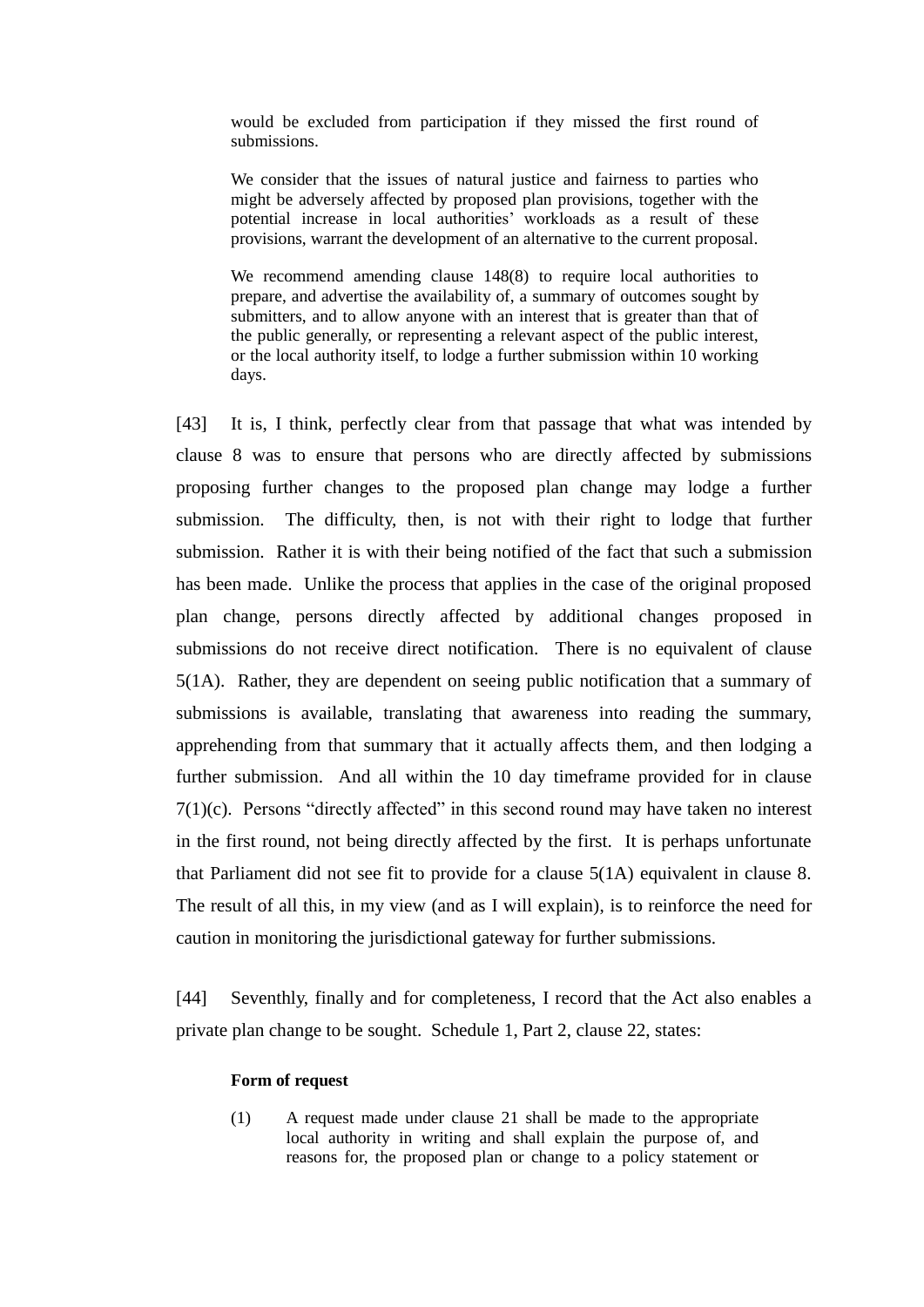plan [and contain an evaluation under section 32 for any objectives, policies, rules, or other methods proposed].

(2) Where environmental effects are anticipated, the request shall describe those effects, taking into account the provisions of Schedule 4, in such detail as corresponds with the scale and significance of the actual or potential environmental effects anticipated from the implementation of the change, policy statement, or plan.

So a s 32 evaluation and report must be undertaken in such a case.

## **Issues**

[45] The issues for consideration in this case are:

- (a) Issue 1: When, generally, is a submission "on" a plan change?
- (b) Issue 2: Was MML's submission "on" PPC1?

## **Issue 1: When, generally, is a submission "on" a plan change?**

[46] The leading authority on this question is a decision of William Young J in the High Court in *Clearwater Resort Ltd v Christchurch City Council.*<sup>12</sup> A second High Court authority, the decision of Ronald Young J in *Option 5 Inc v Marlborough District Council,* <sup>13</sup> follows *Clearwater. Clearwater* drew directly upon an earlier Environment Court decision, *Halswater Holdings Ltd v Selwyn District Council.*<sup>14</sup> A subsequent Environment Court decision, *Naturally Best New Zealand Ltd v Queenstown Lakes District Council*<sup>15</sup> purported to gloss *Clearwater.* That gloss was disregarded in *Option 5.* I have considerable reservations about the authority for, and efficacy of, the *Naturally Best* gloss.

[47] Before reviewing these four authorities, I note that they all predated the amendments made in the Resource Management (Simplifying and Streamlining) Amendment Act 2009. As we have seen, that had the effect of restricting the persons

 $12$ <sup>12</sup> *Clearwater Resort Ltd v Christchurch City Council* HC Christchurch AP34/02, 14 March 2003.

<sup>13</sup> *Option 5 Inc v Marlborough District Council* HC Blenheim CIV 2009-406-144, 28 September 2009.

<sup>14</sup> *Halswater Holdings Ltd v Selwyn District Council* (1999) 5 ELRNZ 192 (EnvC).

<sup>15</sup> *Naturally Best New Zealand Ltd v Queenstown Lakes District Council* EnvC Christchurch 49/2004, 23 April 2004.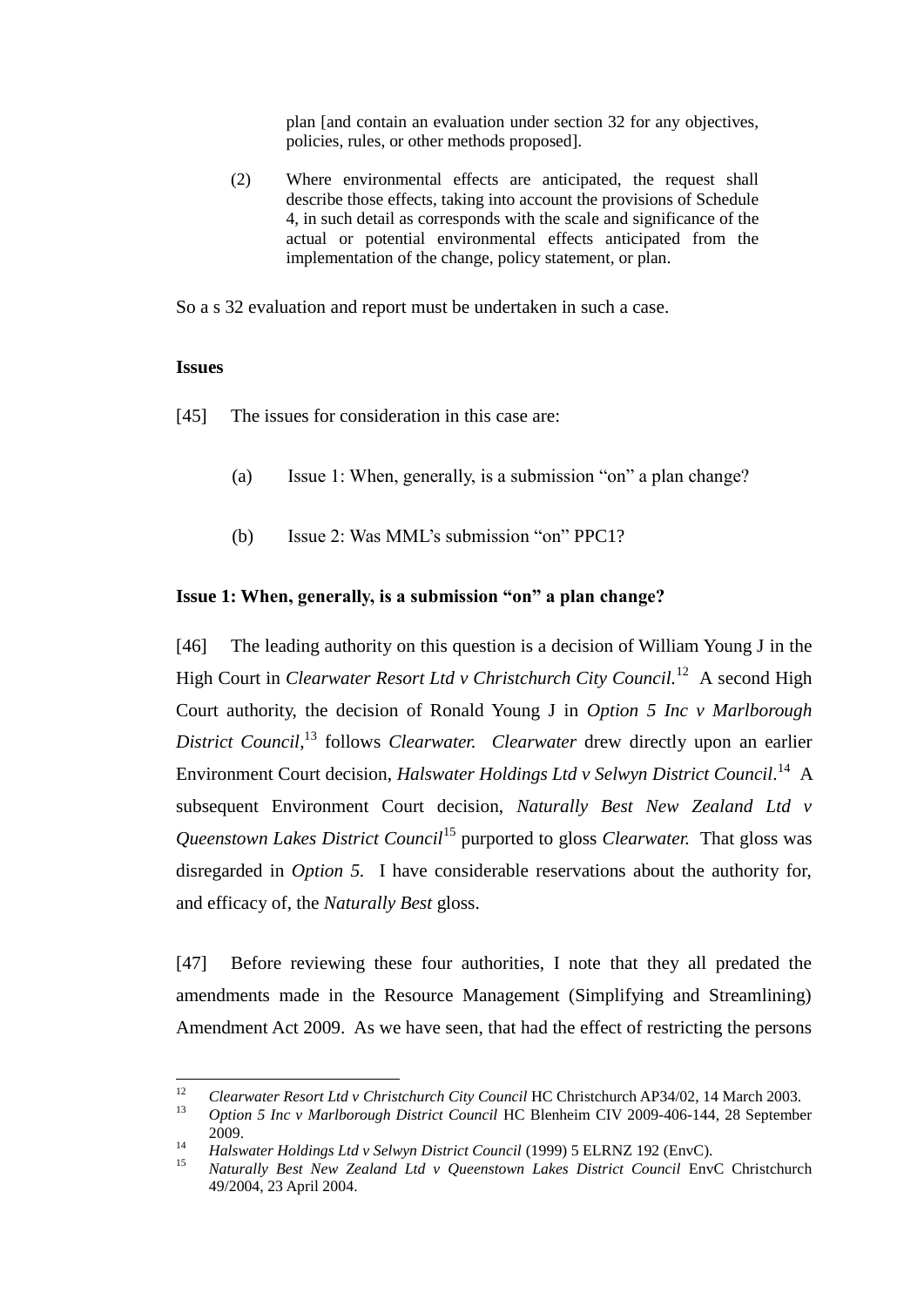who could respond (by further submission) to submissions on a plan change, although not so far as to exclude persons directly affected by a submission. But it then did little to alleviate the risk that such persons would be unaware of that development.

### *Clearwater*

[48] In *Clearwater* the Christchurch City Council had set out rules restricting development in the airport area by reference to a series of noise contours. The council then notified variation 52. That variation did not alter the noise contours in the proposed plan. Nor did it change the rules relating to subdivisions and dwellings in the rural zone. But it did introduce a policy discouraging urban residential development within the 50 dBA Ldn noise contour around the airport. *Clearwater's* submission sought to vary the physical location of the noise boundary. It sought to challenge the accuracy of the lines drawn on the planning maps identifying three of the relevant noise contours. Both the council and the airport company demurred. They did not wish to engage in a "lengthy and technical hearing as to whether the contour lines are accurately depicted on the planning maps". The result was an invitation to the Environment Court to determine, as a preliminary issue, whether *Clearwater* could raise its contention that the contour lines were inaccurately drawn. The Environment Court determined that *Clearwater* could raise, to a limited extent, a challenge to the accuracy of the planning maps. The airport company and the regional council appealed.

[49] William Young J noted that the question of whether a submission was "on" a variation posed a question of "apparently irreducible simplicity but which may not necessarily be easy to answer in a specific case".<sup>16</sup> He identified three possible general approaches:<sup>17</sup>

(a) a literal approach, "in terms of which anything which is expressed in the variation is open for challenge";

<sup>16</sup> <sup>16</sup> *Clearwater Resort Ltd v Christchurch City Council* HC Christchurch AP34/02, 14 March 2003 at [56].

 $17 \quad \text{At } [59].$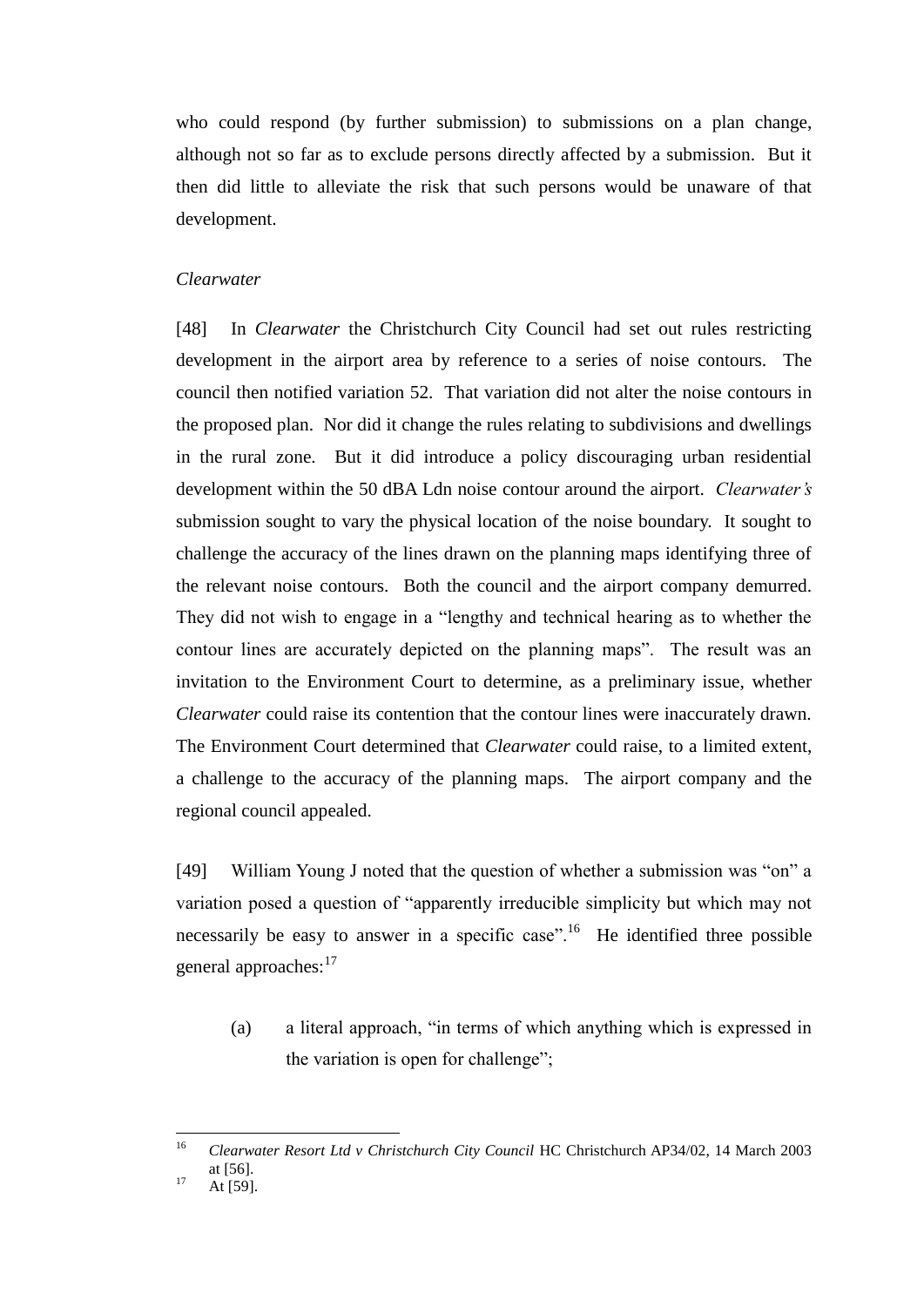- (b) an approach in which "on" is treated as meaning "in connection with"; and
- (c) an approach "which focuses on the extent to which the variation alters the proposed plan".
- [50] William Young J rejected the first two alternatives, and adopted the third.

[51] The first, literal construction had been favoured by the commissioner (from whom the Environment Court appeal had been brought). The commissioner had thought that a submission might be made in respect of "anything included in the text as notified", even if the submission relates to something that the variation does not propose to alter. But it would not be open to submit to seek alterations of parts of the plan not forming part of the variation notified. William Young J however thought that left too much to the idiosyncrasies of the draftsman of the variation. Such an approach might unduly expand the scope of challenge, or it might be too restrictive, depending on the specific wording.

[52] The second construction represented so broad an approach that "it would be difficult for a local authority to introduce a variation of a proposed plan without necessarily opening up for relitigation aspects of the plan which had previously been [past] the point of challenge".<sup>18</sup> The second approach was, thus, rejected also.

[53] In adopting the third approach William Young J applied a bipartite test.

[54] First, the submission could only fairly be regarded as "on" a variation "if it is addressed to the extent to which the variation changes the pre-existing status quo". That seemed to the Judge to be consistent with the scheme of the Act, "which obviously contemplates a progressive and orderly resolution of issues associated with the development of proposed plans".

[55] Secondly, "if the effect of regarding a submission as "on" a variation would be to permit a planning instrument to be appreciably amended without real

18 At  $[65]$ .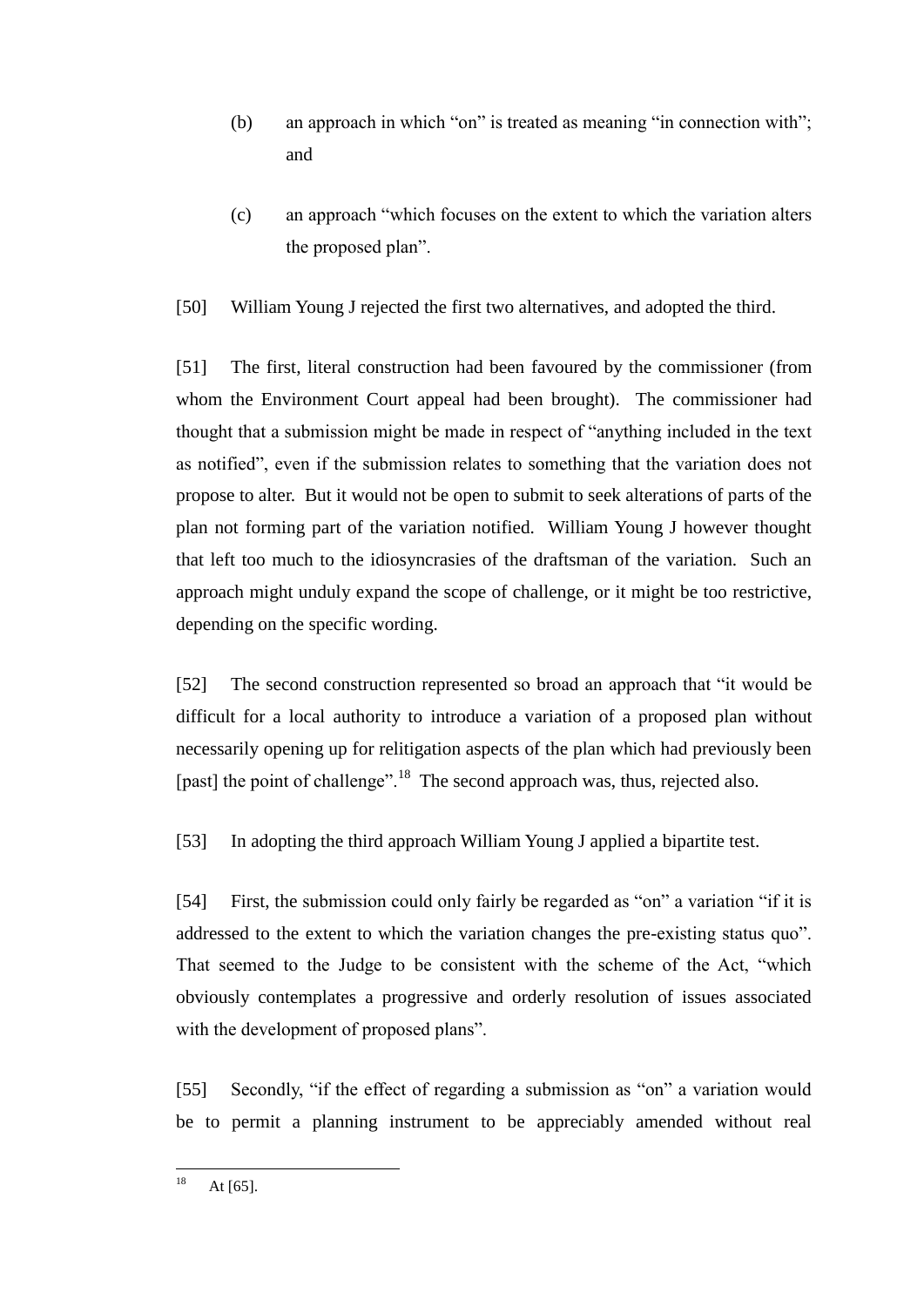opportunity for participation by those potentially affected", that will be a "powerful consideration" against finding that the submission was truly "on" the variation. It was important that "all those likely to be affected by or interested in the alternative methods suggested in the submission have an opportunity to participate".<sup>19</sup> If the effect of the submission "came out of left field" there might be little or no real scope for public participation. In another part of paragraph [69] of his judgment William Young J described that as "a submission proposing something completely novel". Such a consequence was a strong factor against finding the submission to be on the variation.

[56] In the result in *Clearwater* the appellant accepted that the contour lines served the same function under the variation as they did in the pre-variation proposed plan. It followed that the challenge to their location was not "on" variation  $52^{20}$ 

[57] Mr Maassen submitted that the *Clearwater* test was not difficult to apply. For the reasons that follow I am inclined to agree. But it helps to look at other authorities consistent with *Clearwater*, involving those which William Young J drew upon.

#### *Halswater*

[58] William Young J drew directly upon an earlier Environment Court decision in *Halswater Holdings Ltd v Selwyn District Council.*<sup>21</sup> In that case the council had notified a plan change lowering minimum lot sizes in a "green belt" sub-zone, and changing the rules as to activity status depending on lot size. Submissions on that plan change were then notified by the appellants which sought:

- (a) To further lower the minimum sub-division lot size; and
- (b) seeking "spot zoning" to be applied to their properties, changes from one zoning status to another.

<sup>19</sup>  $\frac{19}{20}$  At [69].

 $\frac{20}{21}$  At [81]–[82].

<sup>21</sup> *Halswater Holdings Ltd v Selwyn District Council* (1999) 5 ELRNZ 192 (EnvC).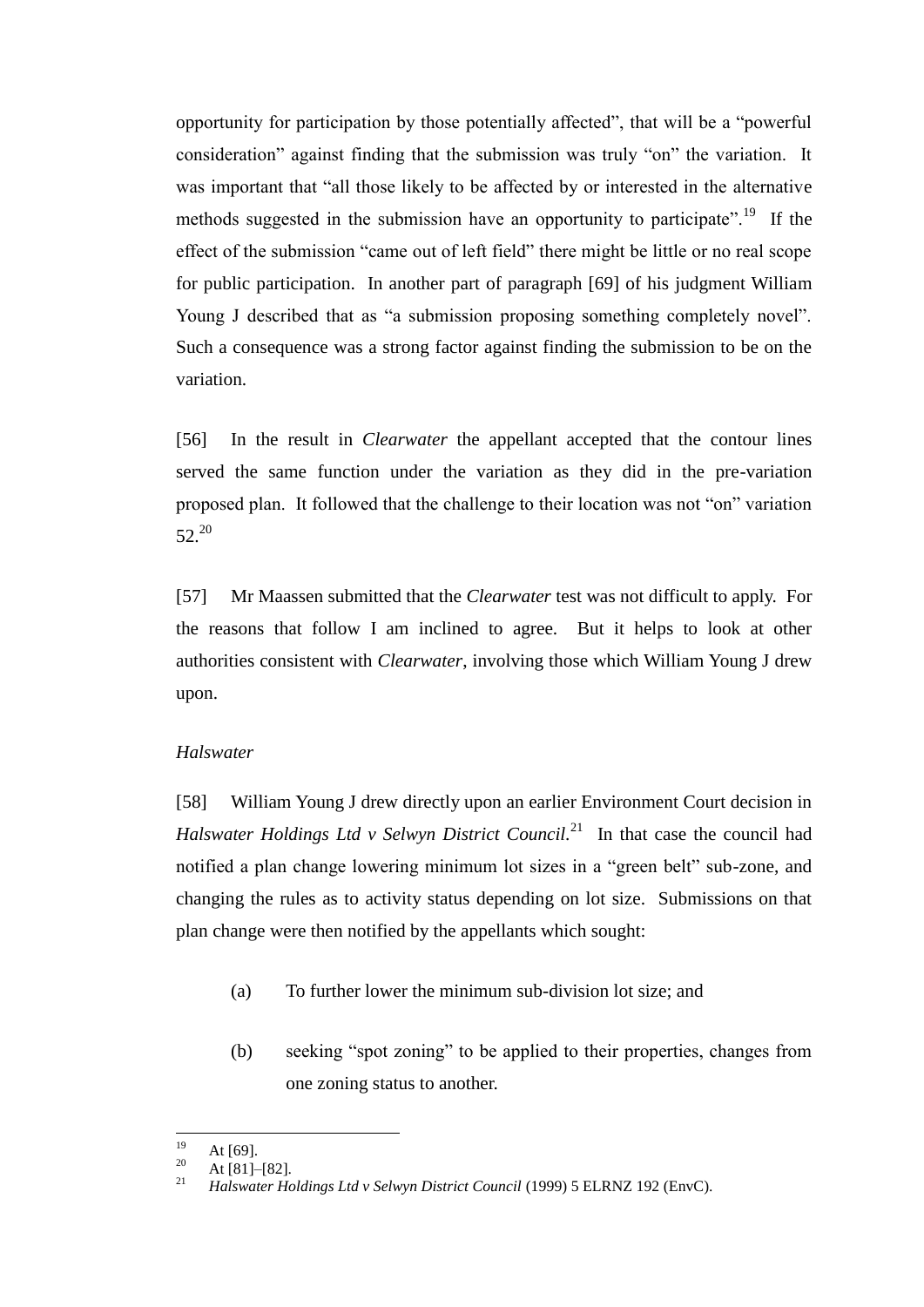[59] The plan change had not sought to change any zonings at all. It simply proposed to change the rules as to minimum lot sizes and the building of houses within existing zones (or the "green belt" part of the zone).

[60] The Environment Court decision contains a careful and compelling analysis of the then more concessionary statutory scheme at [26] to [44]. Much of what is said there remains relevant today. It noted amongst other things the abbreviated time for filing of submissions on plan changes, indicating that they were contemplated as "shorter and easier to digest and respond to than a full policy statement or plan".<sup>22</sup>

[61] The Court noted that the statutory scheme suggested that: <sup>23</sup>

... if a person wanted a remedy that goes much beyond what is suggested in the plan change so that, for example, a submission can no longer be said to be "on" the plan change, then they may have to go about changing the plan in another way.

Either a private plan change, or by encouraging the council itself to promote a further variation to the plan change. As the Court noted, those procedures then had the advantage that the notification process "goes back to the beginning". The Court also noted that if relief sought by a submission went too far beyond the four corners of a plan change, the council may not have turned its mind to the effectiveness and efficiency of what was sought in the submission, as required by  $s \frac{32(1)}{c}$  (ii) of the Act. The Court went on to say:  $24$ 

It follows that a crucial question for a Council to decide, when there is a very wide submission suggesting something radically different from a proposed plan as notified, is whether it should promote a variation so there is time to have a s 32 analysis carried out and an opportunity for other interested persons to make primary submissions under clause 6.

[62] The Court noted in *Halswater* the risk of persons affected not apprehending the significance of submissions on a plan change (as opposed to the original plan change itself). As the Court noted, there are three layers of protection under clause 5

<sup>22</sup>  $\frac{22}{23}$  At [38].

 $\frac{23}{24}$  At [41].

At  $[42]$ .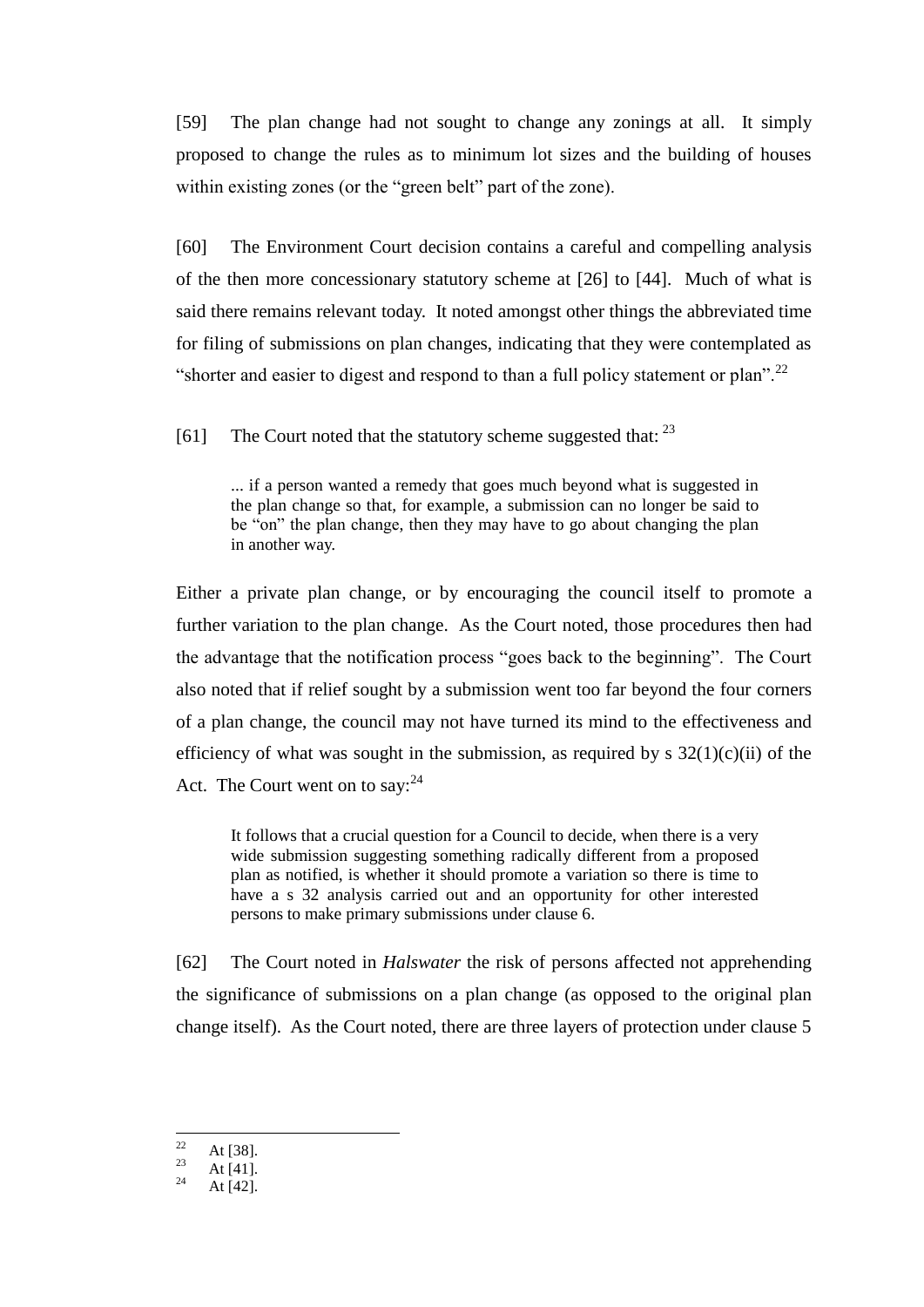notification of a plan change that do not exist in relation to notification of a summary of submissions:<sup>25</sup>

These are first that notice of the plan change is specifically given to every person who is, in the opinion of the Council, affected by the plan change, which in itself alerts a person that they may need to respond; secondly clause 5 allows for extra information to be sent, which again has the purpose of alerting the persons affected as to whether or not they need to respond to the plan change. Thirdly notice is given of the plan change, not merely of the availability of a summary of submissions. Clause 7 has none of those safeguards.

[63] Ultimately, the Environment Court in *Halswater* said:<sup>26</sup>

A submissions on a plan change cannot seek a rezoning (allowing different activities and/or effects) if a rezoning is not contemplated by a plan change.

[64] In *Halswater* there was no suggestion in the plan change that there was to be rezoning of any land. As a result members of the public might have decided they did not need to become involved in the plan change process, because of its relatively narrow effects. As a result, they might not have checked the summary of submissions or gone to the council to check the summary of submissions. Further, the rezoning proposal sought by the appellants had no s 32 analysis.

[65] It followed in that case that the appellant's proposal for "spot rezoning" was not "on" the plan change. The remedy available to the appellants in that case was to persuade the council to promote a further variation of the plan change, or to seek a private plan change of their own.

## *Option 5*

[66] *Clearwater* was followed in a further High Court decision, *Option 5 Inc v* Marlborough District Council.<sup>27</sup> In that case the council had proposed a variation (variation 42) defining the scope of a central business zone (CBZ). Variation 42 as notified had not rezoned any land, apart from some council-owned vacant land. Some people called McKendry made a submission to the council seeking addition of further land to the CBZ. The council agreed with that submission and variation 42

<sup>25</sup>  $\frac{25}{26}$  At [44].

 $\frac{26}{27}$  At [51].

<sup>27</sup> *Option 5 Inc v Marlborough District Council* HC Blenheim CIV 2009-406-144, 28 September 2009.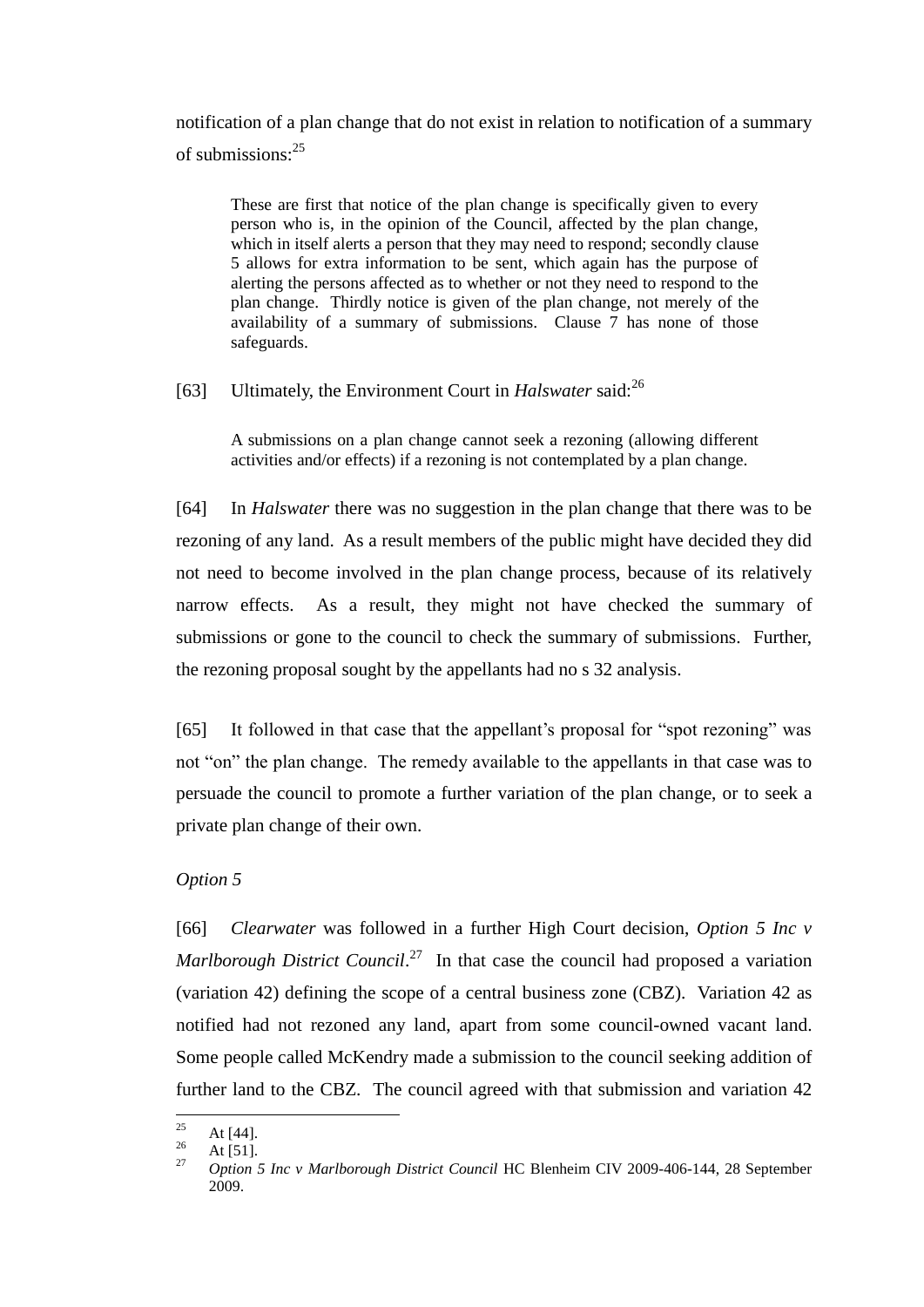was amended. A challenge to that decision was taken to the Environment Court. A jurisdictional issue arose as to whether the McKendry submission had ever been "on" variation 42. The Environment Court said that it had not. It should not have been considered by the council.

[67] On appeal Ronald Young J did not accept the appellants' submission that because variation 42 involved some CBZ rezoning, any submission advocating further extension of the CBZ would be "on" that variation. That he regarded as "too crude". As he put it: $^{28}$ 

Simply because there may be an adjustment to a zone boundary in a proposed variation does not mean any submission that advocates expansion of a zone must be on the variation. So much will depend on the particular circumstances of the case. In considering the particular circumstances it will be highly relevant to consider whether, as William Young J identified in *Clearwater*, that if the result of accepting a submission as on (a variation) would be to significantly change a proposed plan without a real opportunity for participation by those affected then that would be a powerful argument against the submission as being "on".

[68] In that case the amended variation 42 would change at least 50 residential properties to CBZ zoning. That would occur "without any direct notification to the property owners and therefore without any real chance to participate in the process by which their zoning will be changed". The only notification to those property owners was through public notification in the media that they could obtain summaries of submissions. Nothing in that indicated to those 50 house owners that the zoning of their property might change.

#### *Naturally Best*

[69] Against the background of those three decisions, which are consistent in principle and outcome, I come to consider the later decision of the Environment Court in *Naturally Best New Zealand Ltd v Queenstown Lakes District Council.<sup>29</sup>* 

[70] That decision purports to depart from the principles laid down by William Young J in *Clearwater*. It does so by reference to another High Court decision in

<sup>28</sup>  $\frac{28}{29}$  At [34].

<sup>29</sup> *Naturally Best New Zealand Ltd v Queenstown Lakes District Council* EnvC Christchurch C49/2004, 23 April 2004.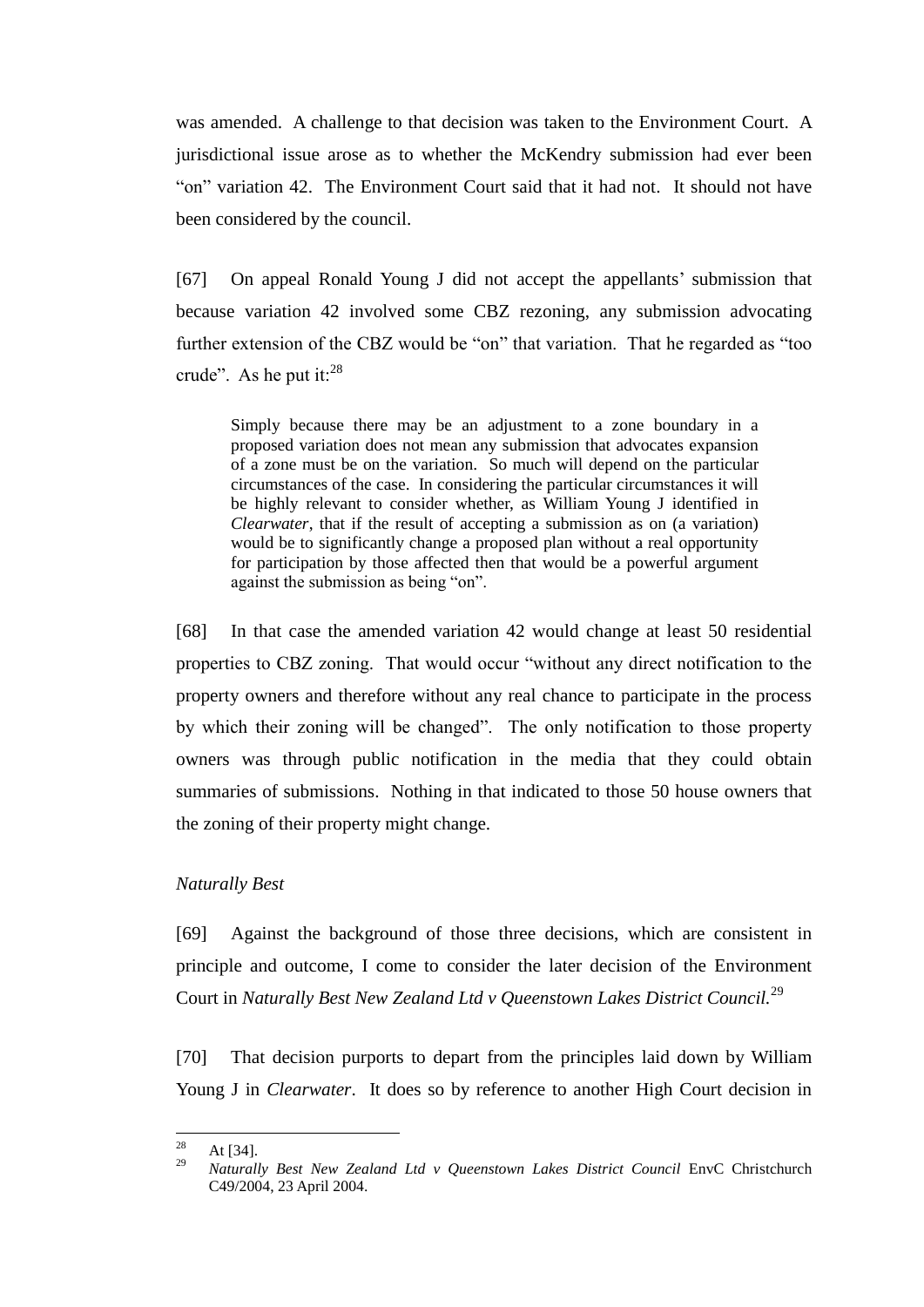Countdown Properties Ltd v Dunedin City Council.<sup>30</sup> However that decision does not deal with the jurisdictional question of whether a submission falls within Schedule 1, clause 6(1). The Court in *Naturally Best* itself noted that the question in that case was a different one.<sup>31</sup> *Countdown* is not authority for the proposition advanced by the Environment Court in *Naturally Best* that a submission "may seek fair and reasonable extensions to a notified variation or plan change". Such an approach was not warranted by the decision in *Clearwater*, let alone by that in *Countdown*.

[71] The effect of the decision in *Naturally Best* is to depart from the approach approved by William Young J towards the second of the three constructions considered by him, but which he expressly disapproved. In other words, the *Naturally Best* approach is to treat "on" as meaning "in connection with", but subject to vague and unhelpful limitations based on "fairness", "reasonableness" and "proportion". That approach is not satisfactory.

[72] Although in *Naturally Best* the Environment Court suggests that the test in *Clearwater* is "rather passive and limited", whatever that might mean, and that it "conflates two points," <sup>32</sup> I find no warrant for that assessment in either *Clearwater* or *Naturally Best* itself.

[73] It follows that the approach taken by the Environment Court in *Naturally Best* of endorsing "fair and reasonable extensions" to a plan change is not correct. The correct position remains as stated by this Court in *Clearwater*, confirmed by this Court in *Option 5*.

## *Discussion*

[74] It is a truth almost universally appreciated that the purpose of the Act is to promote the sustainable management of natural and physical resources.<sup>33</sup> Resources may be used in diverse ways, but that should occur at a rate and in a manner that enables people and communities to provide for their social, economic and cultural

<sup>30</sup> <sup>30</sup> *Countdown Properties Ltd v Dunedin City Council* [1994] NZRMA 145 (HC).

 $\frac{31}{32}$  At [17].

 $\frac{32}{33}$  At [15].

Section  $5(1)$ .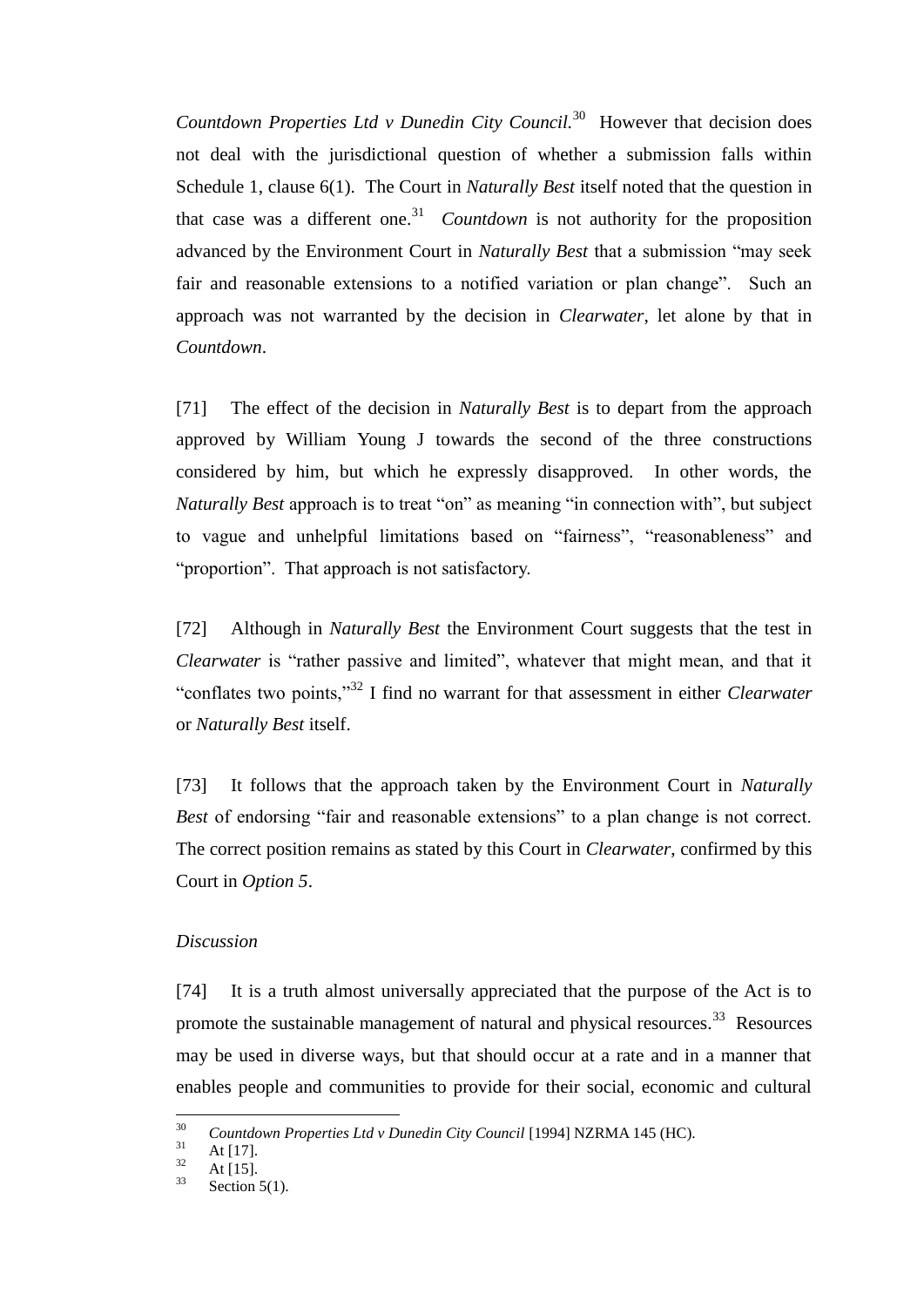wellbeing while meeting the requirements of s 5(2). These include avoiding, remedying or mitigating the adverse effects of activities on the environment. The Act is an attempt to provide an integrated system of environmental regulation.<sup>34</sup> That integration is apparent in s 75, for instance, setting out the hierarchy of elements of a district plan and its relationship with national and regional policy statements.

[75] Inherent in such sustainable management of natural and physical resources are two fundamentals.

[76] The first is an appropriately thorough analysis of the effects of a proposed plan (whichever element within it is involved) or activity. In the context of a plan change, that is the s 32 evaluation and report: a comparative evaluation of efficiency, effectiveness and appropriateness of options. Persons affected, especially those "directly affected", by the proposed change are entitled to have resort to that report to see the justification offered for the change having regard to all feasible alternatives. Further variations advanced by way of submission, to be "on" the proposed change, should be adequately assessed already in that evaluation. If not, then they are unlikely to meet the first limb in *Clearwater.*

[77] The second is robust, notified and informed public participation in the evaluative and determinative process. As this Court said in *General Distributors Ltd v Waipa District Council*: 35

The promulgation of district plans and any changes to them is a participatory process. Ultimately plans express community consensus about land use planning and development in any given area.

A core purpose of the statutory plan change process is to ensure that persons potentially affected, and in particular those "directly affected", by the proposed plan change are adequately informed of what is proposed. And that they may then elect to make a submission, under clauses 6 and 8, thereby entitling them to participate in the hearing process. It would be a remarkable proposition that a plan change might

 $34$ <sup>34</sup> Nolan (ed) *Environmental and Resource Management Law* (4th ed, Lexis Nexis, Wellington 2011) at 96.

<sup>35</sup> *General Distributors Ltd v Waipa District Council* (2008) 15 ELRNZ 59 (HC) at [54].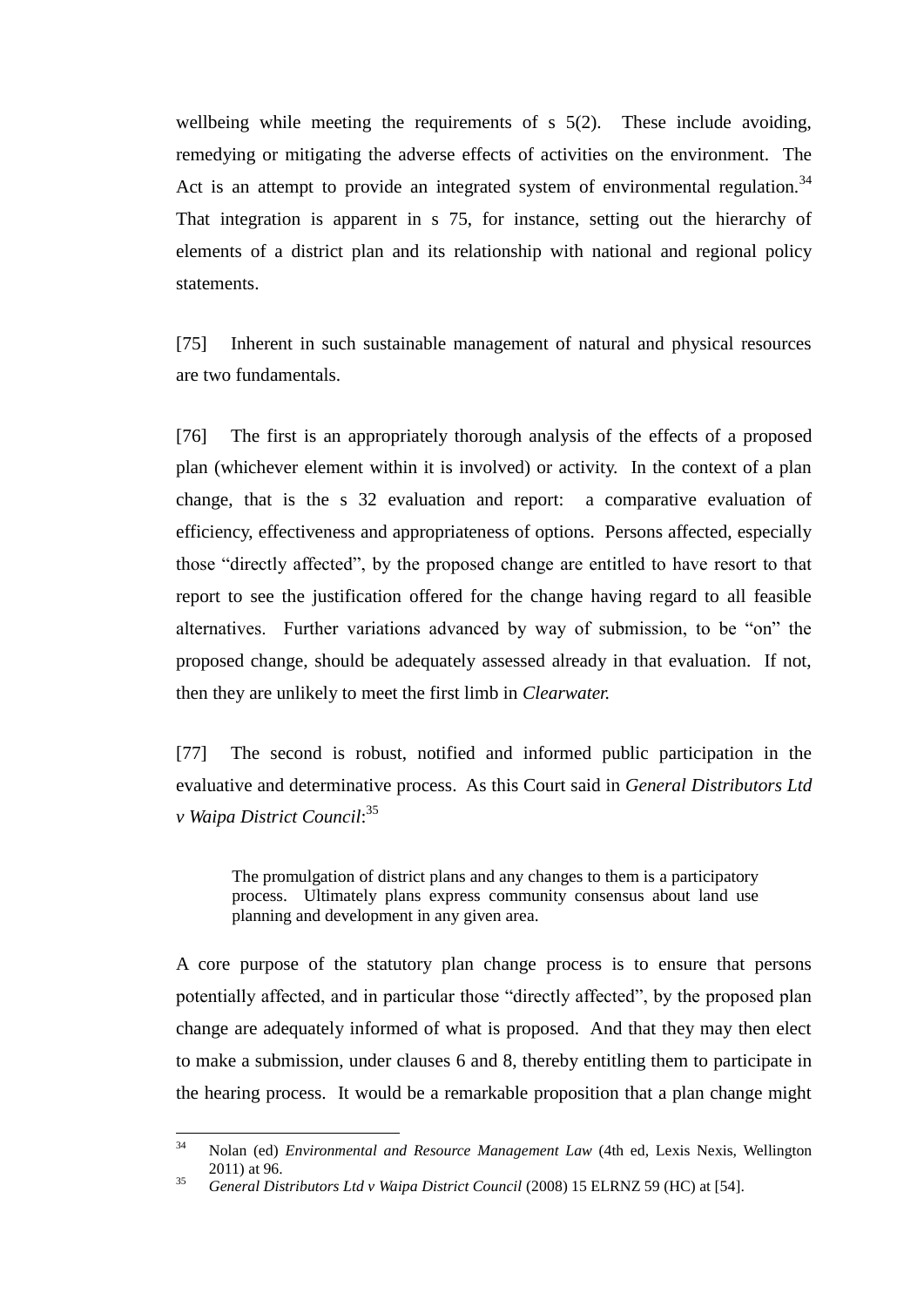so morph that a person not directly affected at one stage (so as not to have received notification initially under clause  $5(1A)$ ) might then find themselves directly affected but speechless at a later stage by dint of a third party submission not directly notified as it would have been had it been included in the original instrument. It is that unfairness that militates the second limb of the *Clearwater* test.

[78] Where a land owner is dissatisfied with a regime governing their land, they have three principal choices. First, they may seek a resource consent for business activity on the site regardless of existing zoning. Such application will be accompanied by an assessment of environment effects and directly affected parties should be notified. Secondly, they may seek to persuade their council to promulgate a plan change. Thirdly, they may themselves seek a private plan change under Schedule 1, Part 2. Each of the second and third options requires a s 32 analysis. Directly affected parties will then be notified of the application for a plan change. All three options provide procedural safeguards for directly affected people in the form of notification, and a substantive assessment of the effects or merits of the proposal.

[79] In contrast, the Schedule 1 submission process lacks those procedural and substantial safeguards. Form 5 is a very limited document. I agree with Mr Maassen that it is not designed as a vehicle to make significant changes to the management regime applying to a resource not already addressed by the plan change. That requires, in my view, a very careful approach to be taken to the extent to which a submission may be said to satisfy both limbs 1 and 2 of the *Clearwater* test. Those limbs properly reflect the limitations of procedural notification and substantive analysis required by s 5, but only thinly spread in clause 8. Permitting the public to enlarge significantly the subject matter and resources to be addressed through the Schedule 1 plan change process beyond the original ambit of the notified proposal is not an efficient way of delivering plan changes. It transfers the cost of assessing the merits of the new zoning of private land back to the community, particularly where shortcutting results in bad decision making.

[80] For a submission to be on a plan change, therefore, it must address the proposed plan change itself. That is, to the alteration of the status quo brought about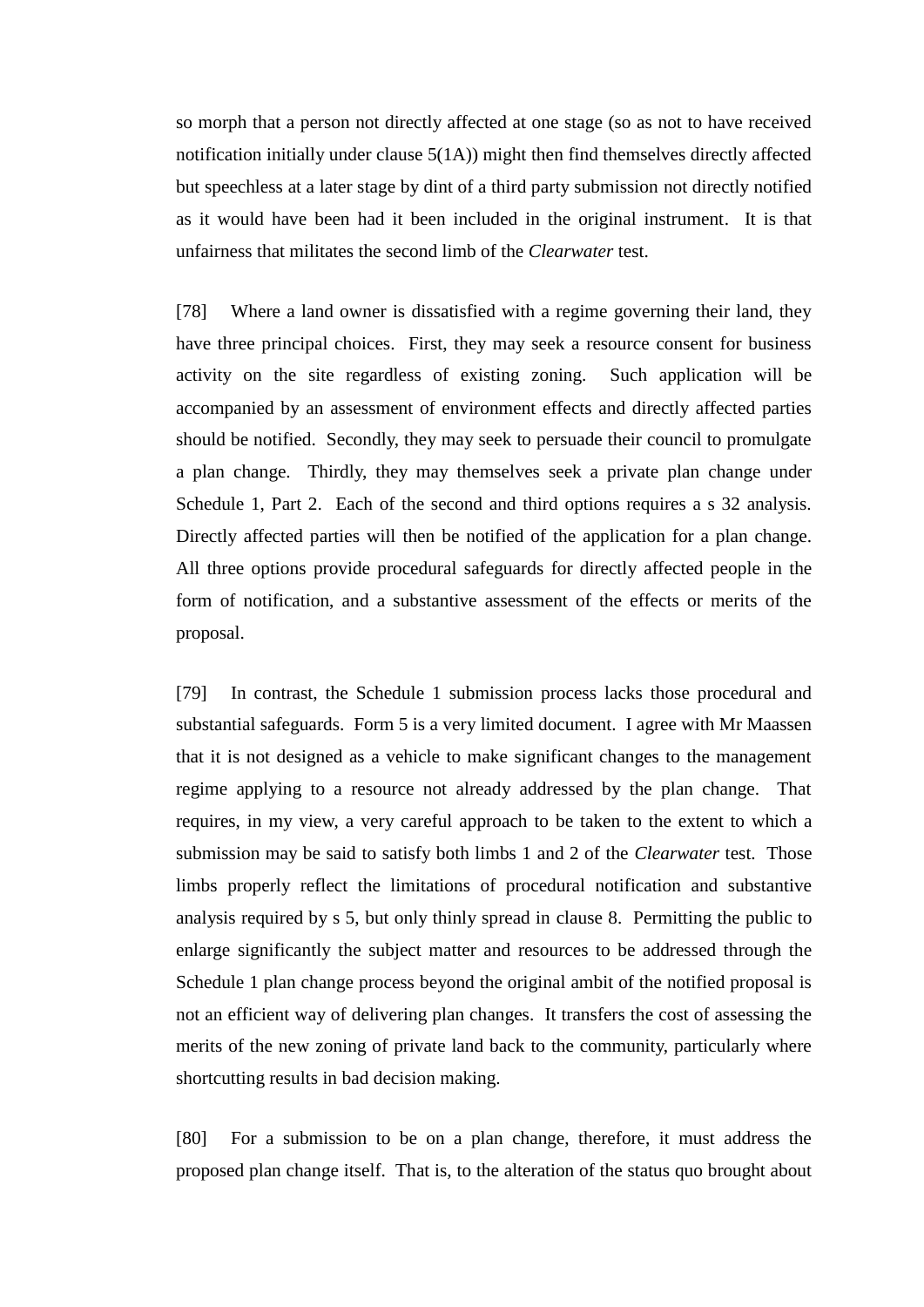by that change. The first limb in *Clearwater* serves as a filter, based on direct connection between the submission and the degree of notified change proposed to the extant plan. It is the dominant consideration. It involves itself two aspects: the breadth of alteration to the status quo entailed in the proposed plan change, and whether the submission then addresses that alteration.

[81] In other words, the submission must reasonably be said to fall within the ambit of the plan change. One way of analysing that is to ask whether the submission raises matters that should have been addressed in the s 32 evaluation and report. If so, the submission is unlikely to fall within the ambit of the plan change. Another is to ask whether the management regime in a district plan for a particular resource (such as a particular lot) is altered by the plan change. If it is not then a submission seeking a new management regime for that resource is unlikely to be "on" the plan change. That is one of the lessons from the *Halswater* decision. Yet the *Clearwater* approach does not exclude altogether zoning extension by submission. Incidental or consequential extensions of zoning changes proposed in a plan change are permissible, provided that no substantial further s 32 analysis is required to inform affected persons of the comparative merits of that change. Such consequential modifications are permitted to be made by decision makers under schedule 1, clause 10(2). Logically they may also be the subject of submission.

[82] But that is subject then to the second limb of the *Clearwater* test: whether there is a real risk that persons directly or potentially directly affected by the additional changes proposed in the submission have been denied an effective response to those additional changes in the plan change process. As I have said already, the 2009 changes to Schedule 1, clause 8, do not avert that risk. While further submissions by such persons are permitted, no equivalent of clause 5(1A) requires their notification. To override the reasonable interests of people and communities by a submissional side-wind would not be robust, sustainable management of natural resources. Given the other options available, outlined in [78], a precautionary approach to jurisdiction imposes no unreasonable hardship.

[83] Plainly, there is less risk of offending the second limb in the event that the further zoning change is merely consequential or incidental, and adequately assessed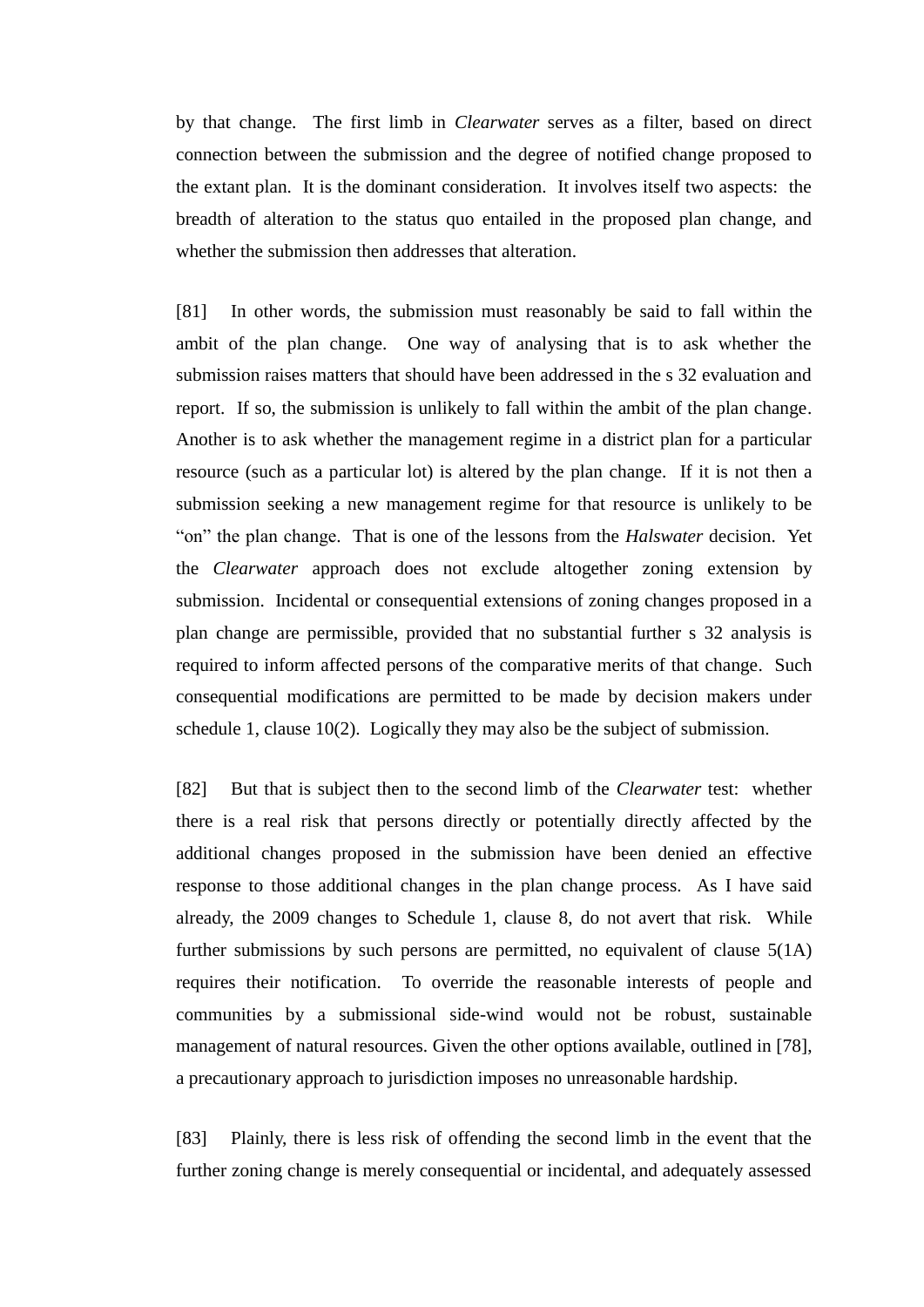in the existing s 32 analysis. Nor if the submitter takes the initiative and ensures the direct notification of those directly affected by further changes submitted.

# **Issue 2: Was MML's submissions "on" PPC1?**

[84] In light of the foregoing discussion I can be brief on Issue 2.

[85] In terms of the first limb of the *Clearwater* test, the submission made by MML is not in my view addressed to PPC1. PPC1 proposes limited zoning changes. All but a handful are located on the ring road, as the plan excerpt in [11] demonstrates. The handful that are not are to be found on main roads: Broadway, Main and Church Streets. More significantly, PPC1 was the subject of an extensive s 32 report. It is over 650 pages in length. It includes site-specific analysis of the proposed rezoning, urban design, traffic effects, heritage values and valuation impacts. The principal report includes the following:

- 2.50 PPC1 proposes to rezone a substantial area of residentially zoned land fronting the Ring Road to OBZ. Characteristics of the area such as its close proximity to the city centre; site frontage to key arterial roads; the relatively old age of residential building stock and the on-going transition to commercial use suggest there is merit in rezoning these sites.
- ...
- 5.8 **Summary Block Analysis** Blocks 9 to 14 are characterised by sites that have good frontage to arterial roads, exhibit little pedestrian traffic and have OBZ sites surrounding the block. These blocks are predominately made up of older residential dwellings (with a scattering of good quality residences) and on going transition to commercial use. Existing commercial use includes; motor lodges; large format retail; automotive sales and service; light industrial; office; professional and community services. In many instances, the rezoning of blocks 9 to 14 represents a squaring off of the surrounding OBZ. Blocks 10, 11, 12 and 13 are transitioning in use from residential to commercial activity. Some blocks to a large degree than others. In many instances, the market has already anticipated a change in zoning within these blocks. The positioning of developer and long term investor interests has already resulted in higher residential land values within these blocks. Modern commercial premises have already been developed in blocks 10, 11, 12 and 13.
- 5.9 Rezoning Residential Zone sites fronting the Ring Road will rationalise the number of access crossings and will enhance the function of the adjacent road network, while the visual exposure for sites fronting key arterial roads is a substantial commercial benefit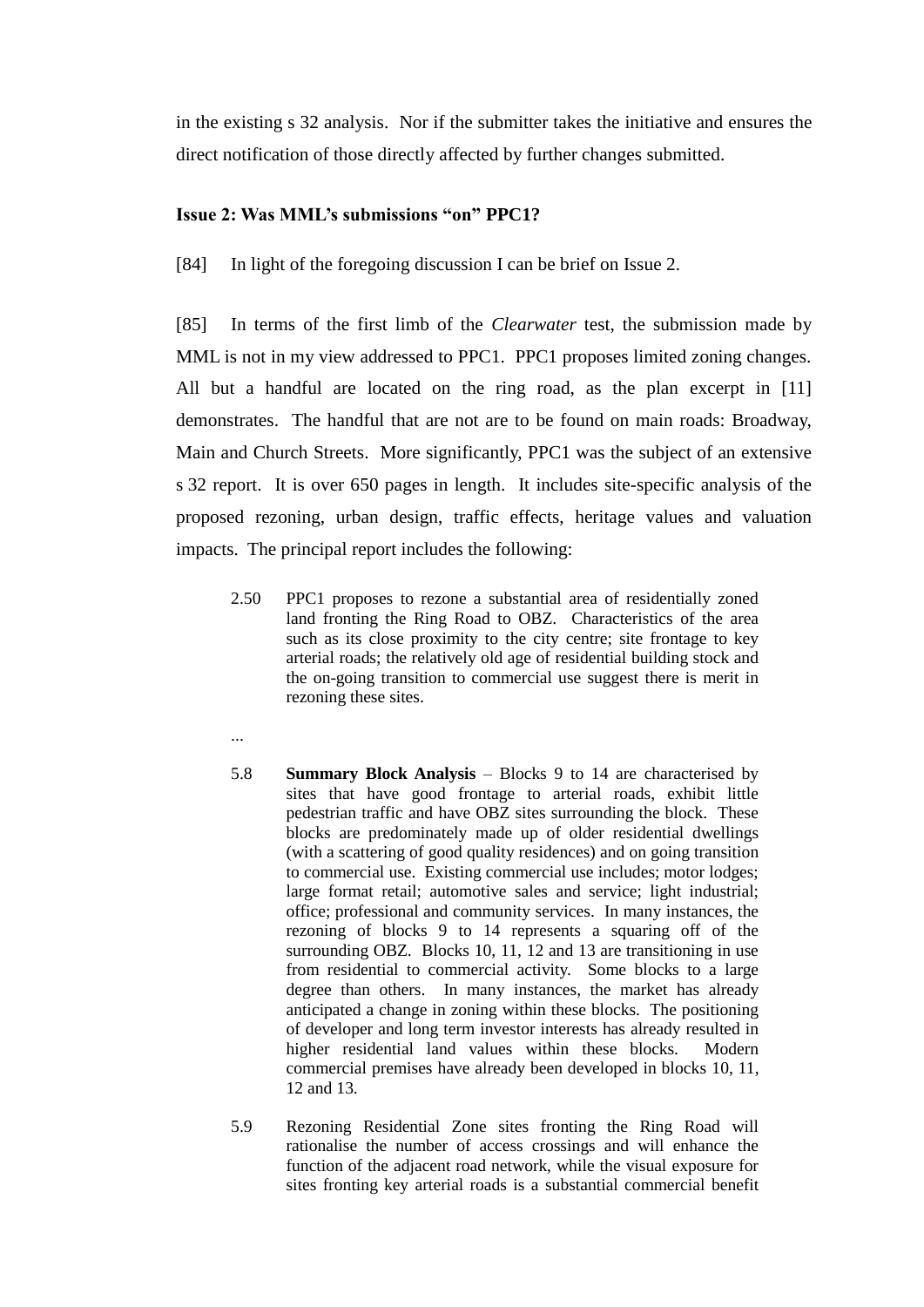for market operators. The location of these blocks in close proximity to the Inner and Outer Business Zones; frontage to key arterial roads; the relatively old age of the existing residential building stock; the ongoing transition to commercial use; the squaring off of existing OBZ blocks; and the anticipation of the market are all attributes that suggest there is merit in rezoning blocks 9 to 14 to OBZ.

[86] The extension of the OBZ on a spot-zoning basis into an isolated enclave within Lombard Street would reasonably require like analysis to meet the expectations engendered by s 5. Such an enclave is not within the ambit of the existing plan change. It involves more than an incidental or consequential extension of the rezoning proposed in PPC1. Any decision to commence rezoning of the middle parts of Lombard Street, thereby potentially initiating the gradual transition of Lombard Street by instalment towards similar land use to that found in Taonui Street, requires coherent long term analysis, rather than opportunistic insertion by submission.

[87] There is, as I say, no hardship in approaching the matter in this way. Nothing in this precludes the landowner for adopting one of the three options identified in [78]. But in that event, the community has the benefit of proper analysis, and proper notification.

[88] In terms of the second limb of *Clearwater*, I note Mr Ax's confident expression of views set out at [30] above. However I note also the disconnection from the primary focus of PPC1 in the proposed addition of two lots in the middle of Lombard Street. And I note the lack of formal notification of adjacent landowners. Their participatory rights are then dependent on seeing the summary of submissions, apprehending the significance for their land of the summary of MML's submission, and lodging a further submission within the 10 day time frame prescribed.

[89] That leaves me with a real concern that persons affected by this proposed additional rezoning would have been left out in the cold. Given the manner in which PPC1 has been promulgated, and its focus on main road rezoning, the inclusion of a rezoning of two isolated lots in a side street can indeed be said to "come from left field".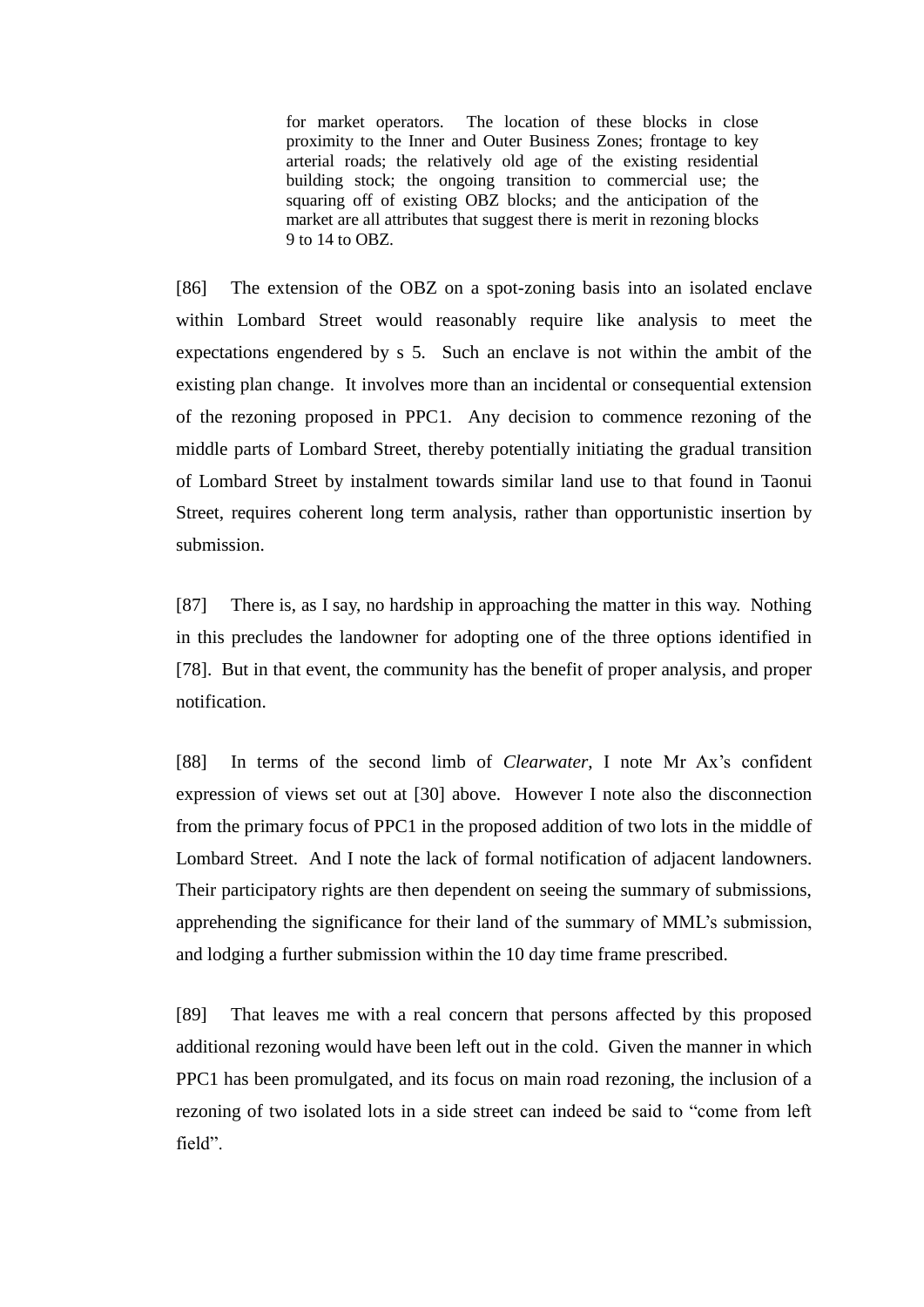#### *Conclusion*

[90] MML's submission was not "on" PPC1. In reaching a different view from the experienced Environment Court Judge, I express no criticism. The decision below applied the *Naturally Best* gloss, which I have held to be an erroneous relaxation of principles correctly stated in *Clearwater*.

### **Summary**

- [91] To sum up:
	- (a) This judgment endorses the bipartite approach taken by William Young J in *Clearwater Christchurch City Council*<sup>36</sup> in analysing whether a submission made under Schedule 1, clause 6(1) of the Act is "on" a proposed plan change. That approach requires analysis as to whether, first, the submission addresses the change to the status quo advanced by the proposed plan change and, secondly, there is a real risk that persons potentially affected by such a change have been denied an effective opportunity to participate in the plan change process.
	- (b) This judgment rejects the more liberal gloss placed on that decision by the Environment Court in *Naturally Best New Zealand Ltd v Queenstown Lakes District Council,*<sup>37</sup> inconsistent with the earlier approach of the Environment Court in *Halswater Holdings Ltd v Selwyn District Council*<sup>38</sup> and inconsistent with the decisions of this Court in *Clearwater* and *Option 5 Inc v Marlborough District Council.*<sup>39</sup>
	- (c) A precautionary approach is required to receipt of submissions proposing more than incidental or consequential further changes to a

 $36$ <sup>36</sup> *Clearwater Resort Ltd v Christchurch City Council* HC Christchurch AP34/02, 14 March 2003.

<sup>37</sup> *Naturally Best New Zealand Ltd v Queenstown Lakes District Council* EnvC Christchurch C49/2004, 23 April 2004.

<sup>38</sup> *Halswater Holdings Ltd v Selwyn District Council* (1999) 5 ELRNZ 192 (EnvC).

<sup>39</sup> *Option 5 Inc v Marlborough District Council* HC Blenheim CIV 2009-406-144, 28 September 2009.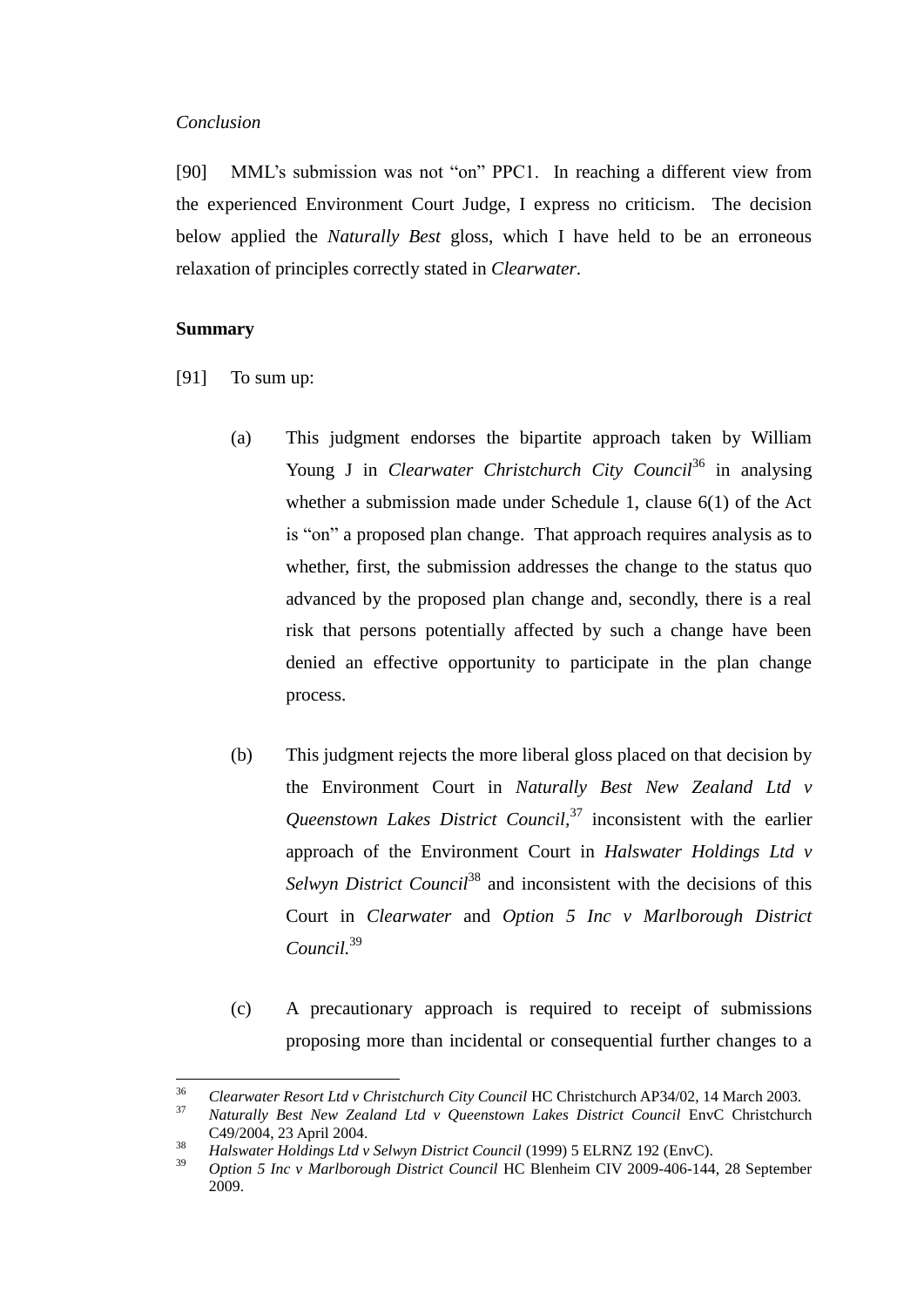notified proposed plan change. Robust, sustainable management of natural and physical resources requires notification of the s 32 analysis of the comparative merits of a proposed plan change to persons directly affected by those proposals. There is a real risk that further submissions of the kind just described will be inconsistent with that principle, either because they are unaccompanied by the s 32 analysis that accompanies a proposed plan change (whether public or private) or because persons directly affected are, in the absence of an obligation that they be notified, simply unaware of the further changes proposed in the submission. Such persons are entitled to make a further submission, but there is no requirement that they be notified of the changes that would affect them.

- (d) The first limb of the *Clearwater* test requires that the submission address the alteration to the status quo entailed in the proposed plan change. The submission must reasonably be said to fall within the ambit of that plan change. One way of analysing that is to ask whether the submission raises matters that should have been addressed in the s 32 evaluation and report. If so, the submission is unlikely to fall within the ambit of the plan change. Another is to ask whether the management regime in a district plan for a particular resource is altered by the plan change. If it is not, then a submission seeking a new management regime for that resource is unlikely to be "on" the plan change, unless the change is merely incidental or consequential.
- (e) The second limb of the *Clearwater* test asks whether there is a real risk that persons directly or potentially directly affected by the additional changes proposed in the submission have been denied an effective opportunity to respond to those additional changes in the plan change process.
- (f) Neither limb of the *Clearwater* test was passed by the MML submission.